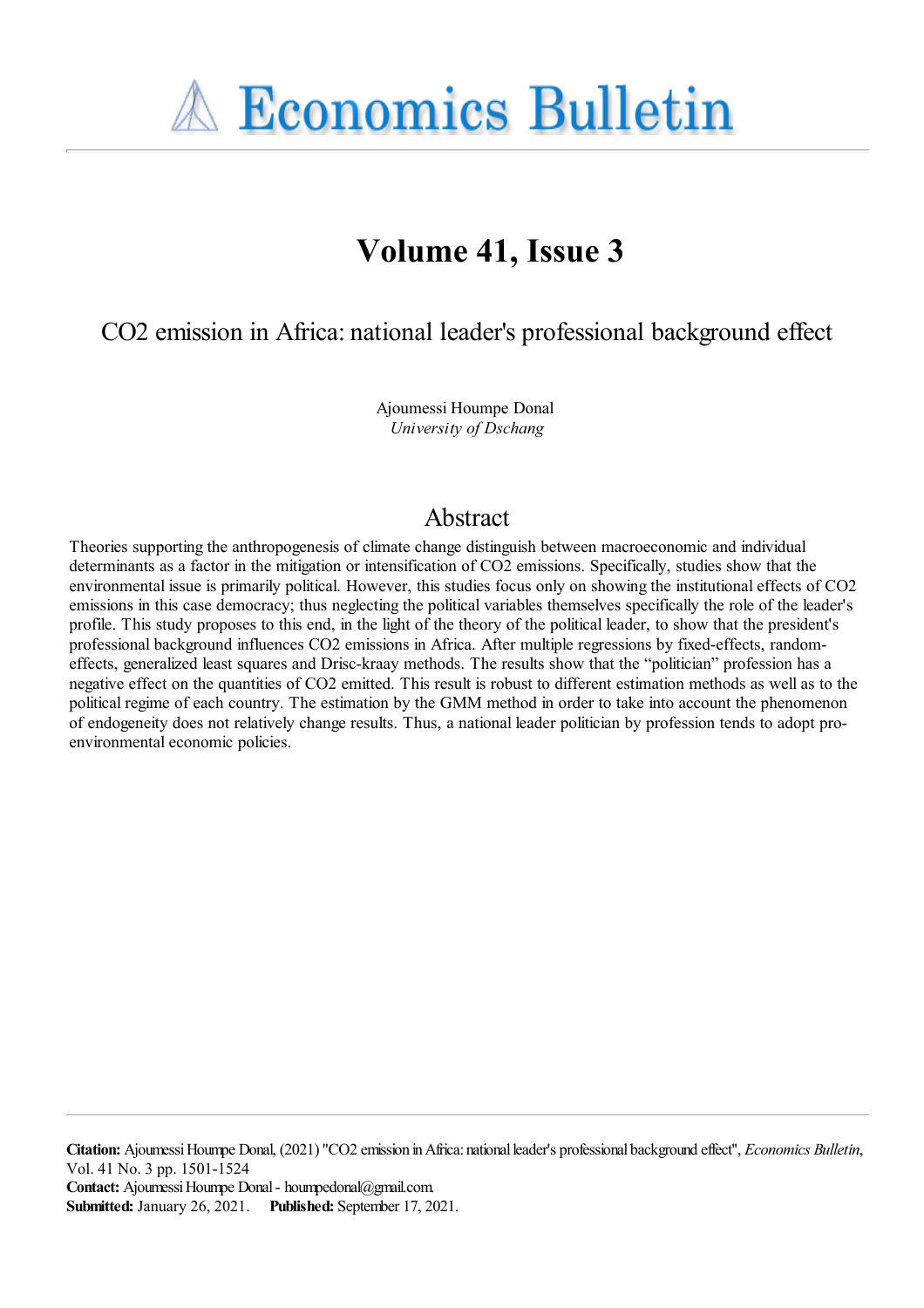#### **1. Introduction**

 If for many observers Africa is the second lung in the world behind Brazil due to the extent of forests that it abounds in particular that of the Congo Basin, environmental scientists believe that Africa is the most vulnerable continent to climate change due to its high poverty rates, water scarcity and rain-fed agricultural production (Wild, 2015b). The argument is "based on two things: geographically and climatically Africa is exposed ..." Africa in general is already hot enough heat it up more and it's just downhill for animal production, crop production and human health" (Wild, 2015a). In addition, parts of subtropical and central Africa had previously shown a sharp increase in temperature between 1961 and 2010 (Wild, 2015a). Since the start of its post-independence development process, the continent has faced many cancers, including civil wars, poaching and deforestation, which has resulted in a considerable loss of its biodiversity. Megevand (2013) note that as a result of mining, agriculture, energy, forestry and infrastructure activities, it lost 4,067,000 hectares of forest each year between 1990 and 2000.

 Environmental protection is an important emerging concept today and the pursuit of significant and sustainable economic growth for the poor remains a necessity and a priority for all economies. The simultaneous search for environmental protection and economic performance raises many questions, including that of the determinants of environmental quality. Many authors have attempted to give theoretical and empirical answers to this question and the most popular of them remains the Kuznets environmental curve (EKC) hypothesis. The EKC describes the relationship between declining environmental quality and economic growth as an inverted U, that is, during economic growth and development, environmental quality initially deteriorates but eventually improves with improvement in income level (Grossman and Krueger 1995; Torras and Boyce, 1998).

 However, studies have suggested that the relationship between income and environmental quality is not limited to EKC (Bovenberg and Smulders 1995, 1996; Bruvoll, Glomsrod and Vennemo 1999). Theories of the provision of public goods show that institutional and political variables could play an important role in explaining the quality of the environment. In particular, it has been argued that non-democratic countries are likely to under-deliver public goods (Olson, 1993; McGuire and Olson 1996; Deacon, 1999; Lake and Baum, 2001; Bueno de Mesquita et al, 2003). However, some authors have argued that in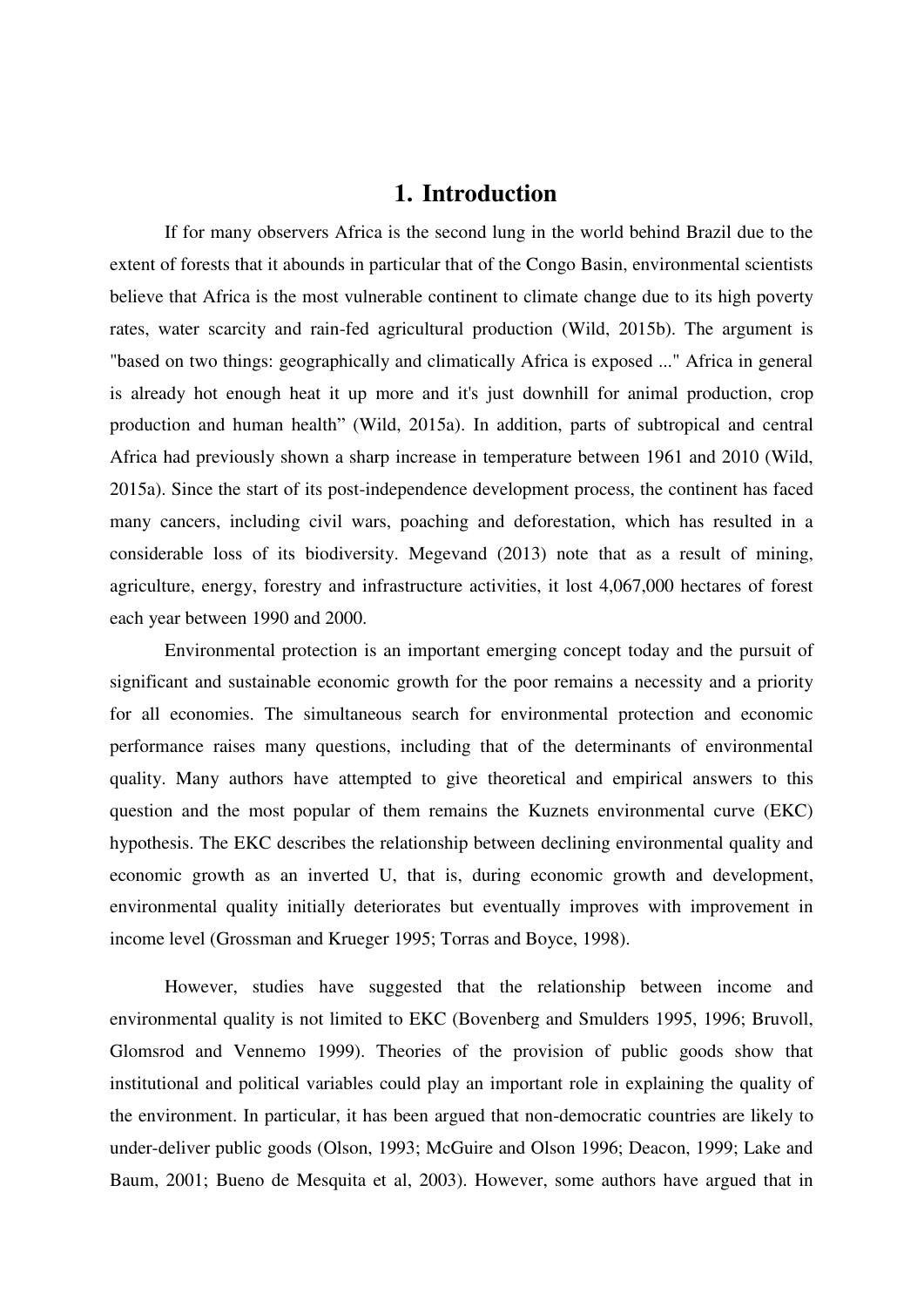democratic countries special interest groups have a disproportionate influence on policymaking (Olson, 1965, 1982). This implies that public goods (environmental quality) may be insufficiently provided in the presence of powerful special interest groups opposing environmental policies. The same would be true if the elected politician prevails over shortterm factors (Congelton, 1992). Thomas Bernauer and Vally Koubi (2009) show's that civil liberty has an ambiguous effect. While more civil liberties in less liberal countries translate into a growing environment, more civil liberties in relatively free countries do not contribute to better environmental quality. This finding may be linked to the disproportionate influence of special interest groups opposing stricter environmental policies in countries where civil liberties are developed. In this context, they find that in democratic countries, the quality of the environment is affected by the strength of unions. Presidential democracies enjoy better environmental quality than parliamentary democracies. The same is true for countries with a larger winning electoral coalition, a finding that is consistent with the supply of public good theories.

 However, although studies linking institutional variables to the quality of the environment are increasing, very few are devoted to the profile of the political leader in power. We believe that the profile of the ruling leader is a significant factor, because some public decisions emanating from the president may aim to protect or damage the environment; examples around the world speak volumes. There are several reasons to suspect an influence of the national leader on the quality of the environment:

 Earth's lung is more threatened than it has ever been since Brazilian President Jair Bolsonaro took office in early 2019. From January to July, the pace of deforestation in the Amazon jumped 50% compared to the same period the previous year, according to satellite data provided by the National Institute for Space Research (Inpe). In July, more than 1,340 km² of Amazon rainforest was destroyed, almost the size of the London metropolitan area, explains The Guardian. This is equivalent to the disappearance of three football pitches per minute during the same month, underlines the British daily. The Brazilian administration is now extremely lenient with those who break the law by attacking the Amazon. "Jair Bolsonaro is in the process of abolishing just about all environmental policies in place since 1992. He is putting great pressure on federal environmental protection officers, thereby favoring those responsible for environmental damage. The numbers of fines imposed from January to May 2019 in the Amazon region for environmental harm is the lowest in 11 years, and inspections carried out this year have fallen by 70% compared to last year "explained to Metro Montreal Claudio Angelo, researcher at the Climate Observatory in Brasilia. Jair's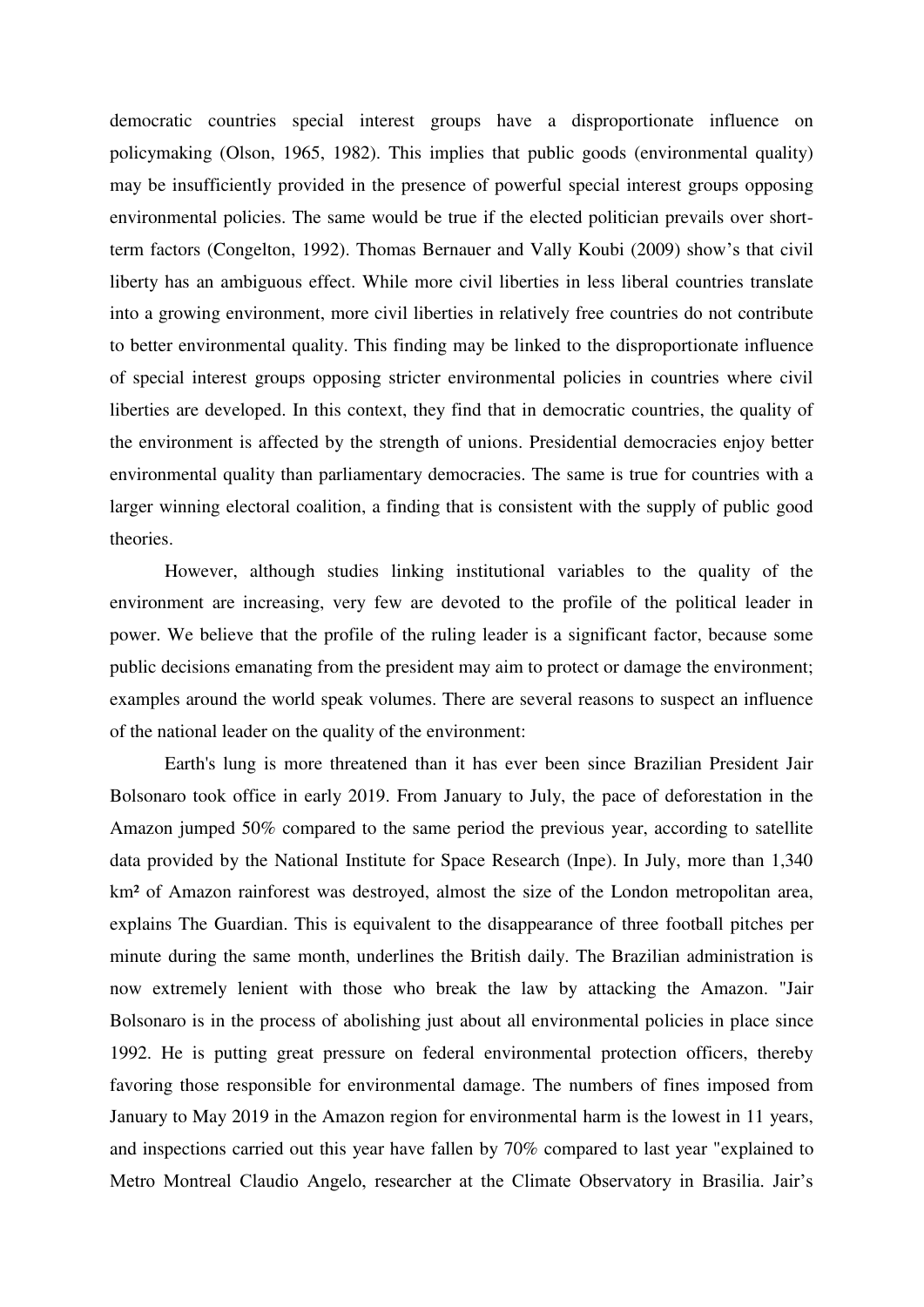environmental policies turned out to be very opposed to those of President Loula, who made the protection of the Amazon his presidential campaign.

 The Trump administration has made a formal request to exit the Paris Agreement on Change at the United Nations. The withdrawal process lasts for a year, which means that the United States will not be part of the Paris Agreement on November 4, 2020. Trump's withdrawal from the United States has been justified by the costs generated by the fight against change climate. This decision was marked by a recovery in the energy sector, which contributes more than 20% to greenhouse gas emissions. Thus, according to the climate commission, the level of pollution in the United States has significantly increased under the current regime of Donald Trump, from 15 to 20%; thus placing the States second polluter in the world behind China. Comparing the latter's profile to that of his predecessor, Barrack Usen Obama, who pursued very opposing policies; one might rush to confirm that the leader's profile influences air quality.

 Unlike the two previous countries, many efforts are being made to protect the environment, particularly in the Congo Basin; in Gabon, for example, President Ali Bongo describes Lee White as the man for the job. The only one capable of reaffirming Gabon's ability to save its forests (89% of the territory), after his predecessor Guy-Bertrand Mapangou was dismissed at the same time as Vice-President Pierre Claver Maganga Moussavou on May 21, 2019, after the "Kevazingogate": a scandal triggered by the discovery, in two Chinese warehouse sites in the capital Libreville, of nearly 5,000 cubic meters of kevazingo, a rare wood whose exploitation is prohibited. It was therefore Lee White; a British naturalized Gabonese in 2008, who was appointed Minister of Forests, the Sea and the Environment during the cabinet reshuffle on 10 June of the same year. This shows all the attention that the Gabonese leader pays to the protection of the environment.

 Madhumita Paul report in June 2020 with the help of a United Nations Environment Program project that seeks to regulate the export and import of used vehicles in Africa indicates that Africa is importing used vehicles mainly from high income countries. About 2.5 million of these vehicles were exported from the European Union, Japan and the United States, the main exporters in 2017. About 48% of these used vehicles were destined for Africa, according to the report released by the South African Automobile Association on July 1, 2020, only five of the continent's 54 countries had a major comprehensive used vehicle ban, while 22 countries had restrictions on the import of vehicles from opportunity. The remaining 27 countries have age restrictions on the importation of used vehicles; these range from 3 to 15 years. Fifteen pay, with and without age restrictions, impose additional taxes on vehicles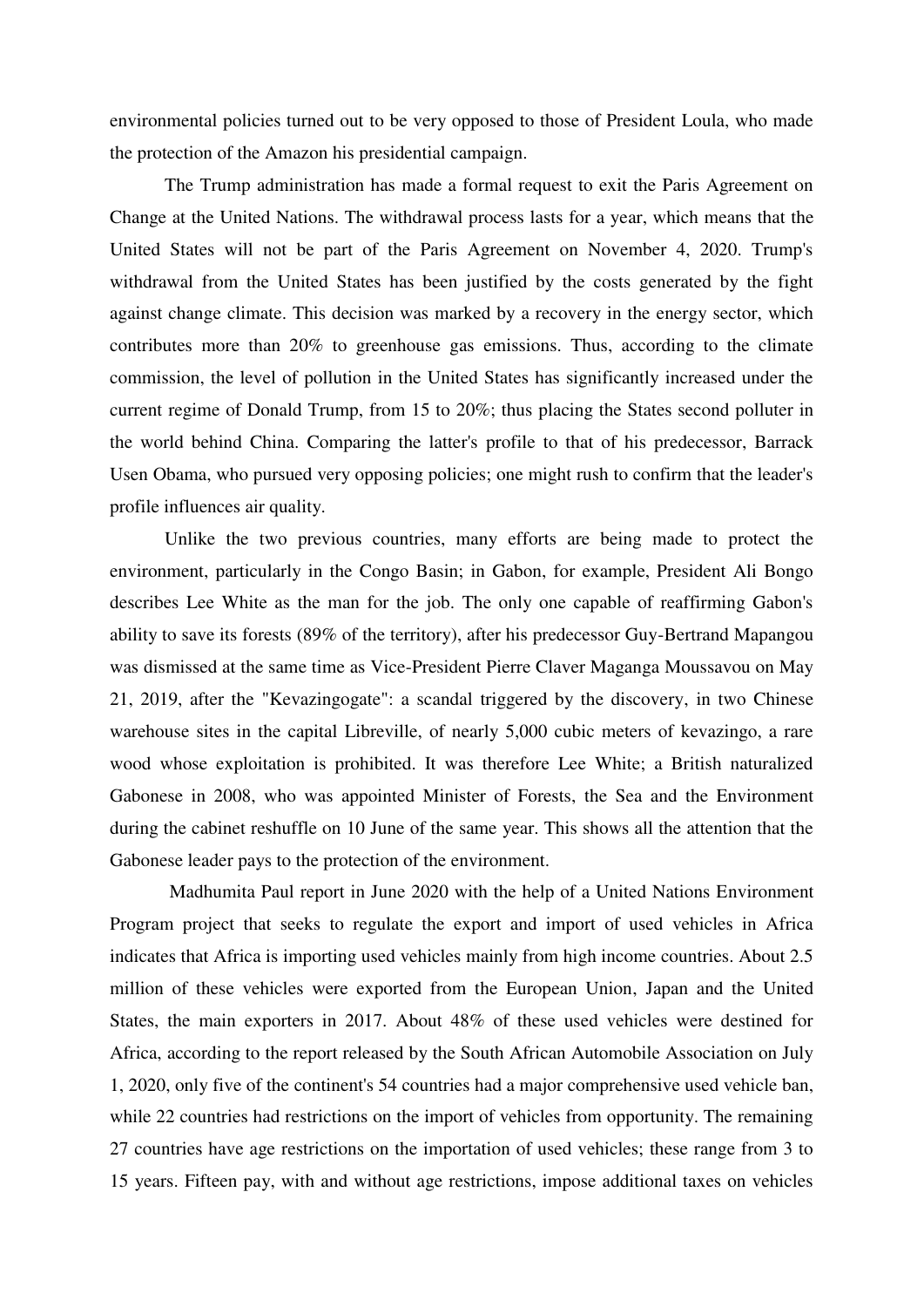imported over a certain age, ranging from 3 to 10 years, according to the study. Mauritius, Seychelles and Uganda apply an additional tax based on environmental impact. The combustion of diesel is one of the main factors of air pollution. Sub-Saharan Africa experienced a 75% increase in transport emissions between 2000 and 2016, with transport emissions increasing by 153% in Ghana, 73% in Kenya and 16% in Nigeria. Regulating vehicle imports to allow vehicles with only the equivalent emission standard and banning vehicles over five years old will reduce atmospheric carbon dioxide levels. African countries as a whole have received more FDI in the past two decades compared to decades immediately following independence. If authors and media attribute this to political stability marked by a decline in coups on the continent (Joseph Keneck, 2019), others believe it to be the work of a political elite having completed their education in the West. Indeed, Constance et al (2009) highlight the relationship between trade openness and the profile of managers. They show that African leaders trained abroad are defenders of free trade, make FDI the pillar of their development policy. In the same vein, Donal Ajoumessi and Ngouhouo (2020) show that these leaders trained outside their country of origin tend to invest less in the education of their country.

 Education and public awareness of the environment in all countries are priority tools in the fight against the effects of CO2 emissions. For example, the Ethiopian government is demonstrating its will and commitment in the area of soil and water conservation and the use of a climate resilient green economy. Various awareness-raising actions have been carried out in the country using mass media (TV, radio, newsletters and social media like the face book, Twitter web pages and the Internet) as the main tool for disseminating information through the country. It is a good option to educate all people on the causes and impacts of climate change. The current performance and activities of the Ethiopian government and the people on soil and water conservation should be seen as a model for other African countries. Although the majority of people have observed the increase in temperature and rainfall variability because of their timeliness, the majority of our people have little information about the root causes of climate change and how climate change will affect all systems, from food insecurity to the risk of water scarcity and good health. Thus, the African populations should be educated and made aware of their role and how they can play such a role in adaptation to climate change. Another good way to reduce the impacts of climate change is to conduct research on climate change and disseminate the results to decision-making bodies and relevant stakeholders. Educational institutions, research centers and the meteorological organization should focus on research on climate change. After environmental education and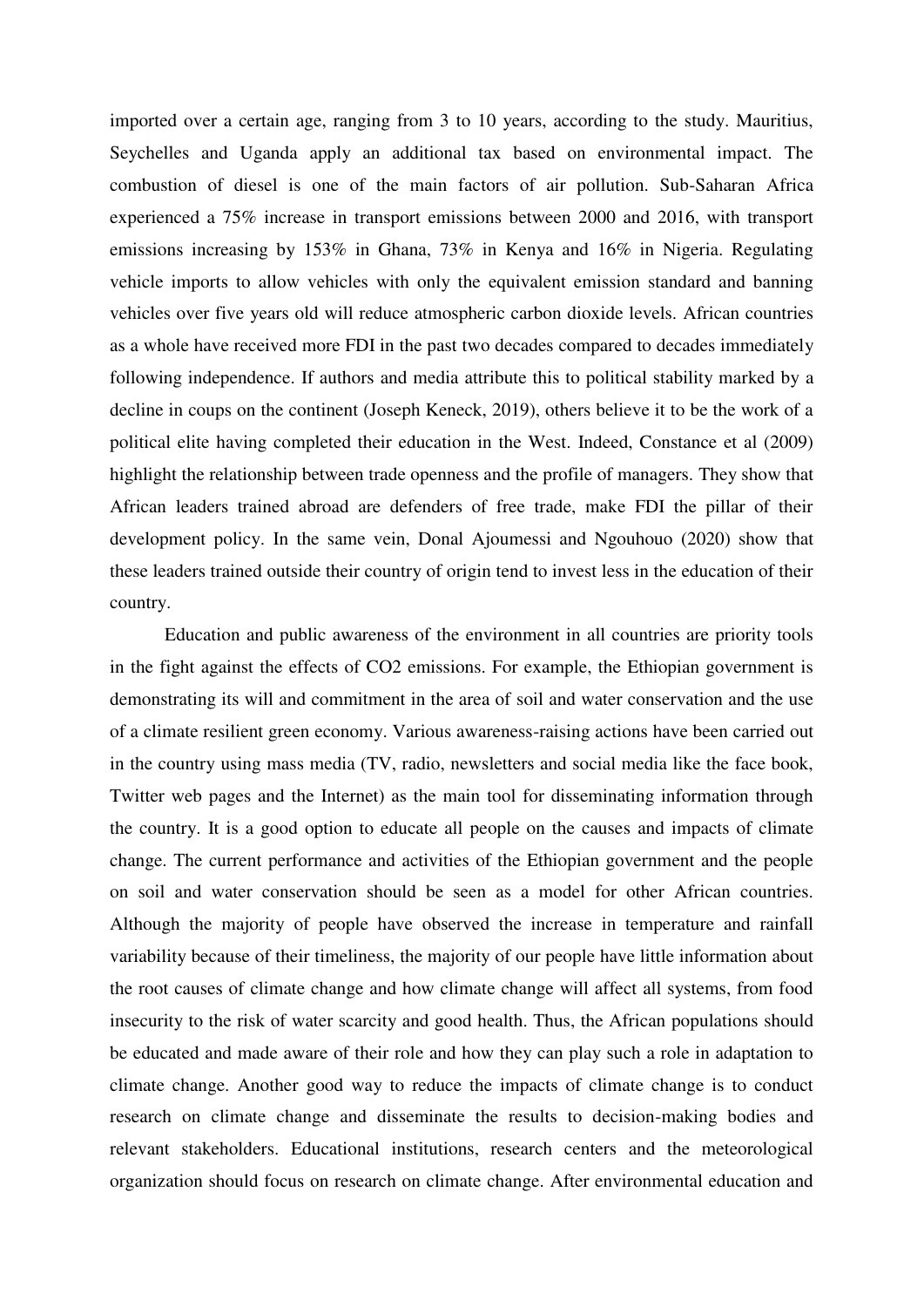awareness, relevant stakeholders will do their best to bring about changes through adaptation and mitigation options. Adaptation and mitigation of climate change are essential mechanisms to save the lives of vulnerable communities, especially the African continent. An effective way to cope with the impacts of climate change is to integrate adaptation measures into sustainable development strategies in order to reduce pressure on natural resources, improve management of environmental risks and increase welfare, being social of the poor is very important. According to Besley et al (2011), Diaz Serrano and Pérez (2013), leaders with master's and doctoral degrees adopt policies aimed at boosting the level of education in their country. In Africa, the example of Zimbabwe under the Robert Mugabe era is a case in point. However, one wonders if the academic performance of a country like Zimbabwe is accompanied by a low level of pollution. Jun Karren and al (2018) conduct a one-way analysis of variance to determine the influence of demographic factors on the individual carbon footprint. The results show that the participants were "moderately informed" about climate change. At the same time, their average carbon footprint (1.20 metric tons per capita per year) is slightly higher than the 2014 Philippine average (1.1 metric tons per capita per year), suggesting that a good knowledge of climate change does not necessarily lead to a reduction in the carbon footprint. The results of the study also show that among the demographic factors studied, only the highest level of education of the parents ( $p = 0.000$ ), the level of urbanization ( $p = 0.002$ ) and household income ( $p = 0.044$ ) influence the individual carbon footprint.

 One of the channels through which this article argues that the profile of the national political leader could influence the quality of the environment is monetary policy. Indeed, Jiang Qingquan et al (2020) link CO2 emissions to monetary policies. Using a new predictive model, they estimate the impact of monetary policies on CO2 as well as control variables, including income, remittances, urbanization, fossil fuels and human capital in selected Asian economies for the period 1990-2014; using Pedroni and Kao co-integration assays, fully modified panel techniques (PFM-LS) and dynamic panel least squares (PD-LS). From their results, it emerges that: first, the results showed a significant positive long-term relationship between expansionary monetary policy and CO2. Second, contractionary monetary policy is an effective measure to mitigate CO2 emissions. Third, improvements in human capital have a positive impact on reducing CO2 emissions. Fourth, remittances and fossil fuels are also the main determinants of CO2 emissions. Studies on the profile of the political leader have very often highlighted his role in the formulation of monetary policy. According to Ansgar Belke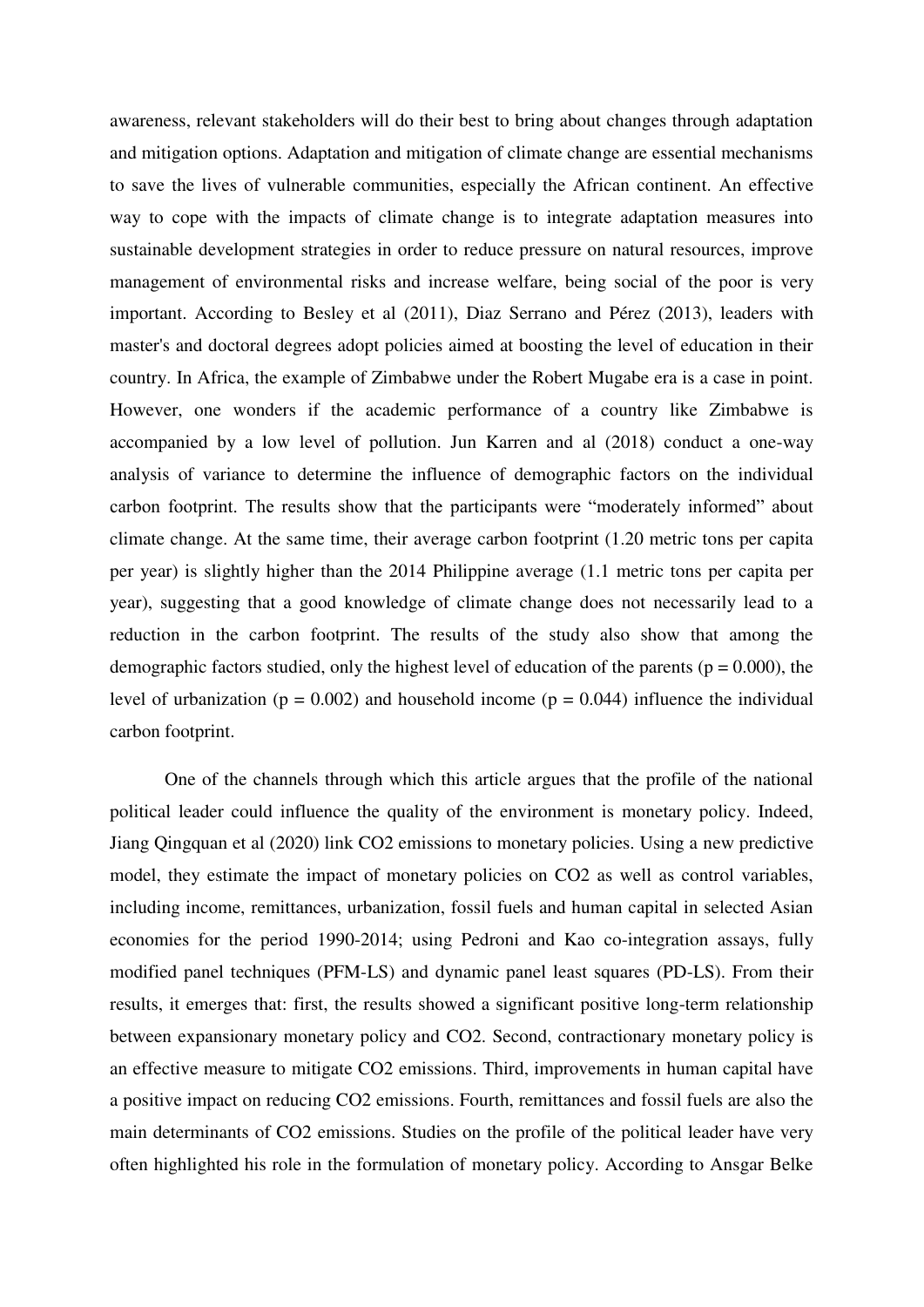and Niklas Potrafke (2009), in OECD countries, political ideology has an effect on monetary policy. Specifically, left-conservative governments tend to keep nominal short-term interest rates high. One potential reason for this finding could be that left-wing governments seek to effect market-driven policy change by delegating monetary policy to conservative central bankers. Monetary policies would be restrictive under the mandates of the leaders of the left party. A priori by extrapolating the results of Jiang Qingquan et al (2020), one would expect the level of pollution to be lower under the mandates of leftist leaders in OECD countries. In the context of African countries, studies in recent years have called into question the real independence of central banks. There is growing evidence that political cycles are strongly linked to monetary cycles.

 From our examples it appears that leaders with a career in politics tend to work for the environment unlike their counterparts in other professional vocations. Hence the following hypothesis: the professional background of the national political leader would influence the quality of the air in Africa. Although theoretically to our humble knowledge there is no work in this direction, much research has had to examine the interest of the leader in the environment. To this end, Thad Koussera and Bruce Tranter (2018) show the influence of the political leader's communication on the attitudes of the population towards climate change. By analyzing eighty master plans of major Chinese municipalities, Lei Zhang et al (2018) find that the education and age of local leaders have a significant effect on the environmental concerns of master plans, unlike their work experience and to their duration in power. They conclude that well-trained local leaders and a more collaborative planning approach could deal more effectively with environmental issues in China. In feminist economic theory, Mavisakalyan and al (2018) show that women adopt environmental policies better in the American parliament than their male counterpart. These studies cited are on a community or parliamentary scale; in addition, they analyze the transmission channels for policies likely to influence CO2 emissions. This article is part of a continuation of his work by examining at the national level the possible effect of the manager's professional background on CO2 emissions.

### **2. Empirical approach and data**

 Information on the professional background of African presidents has been collected from several sources including the Library of Congress; African political leader history, the Archigos 2015 database... three mains information has received our attention: the duration in power of the leader, his age and his profession before coming to power. The construction of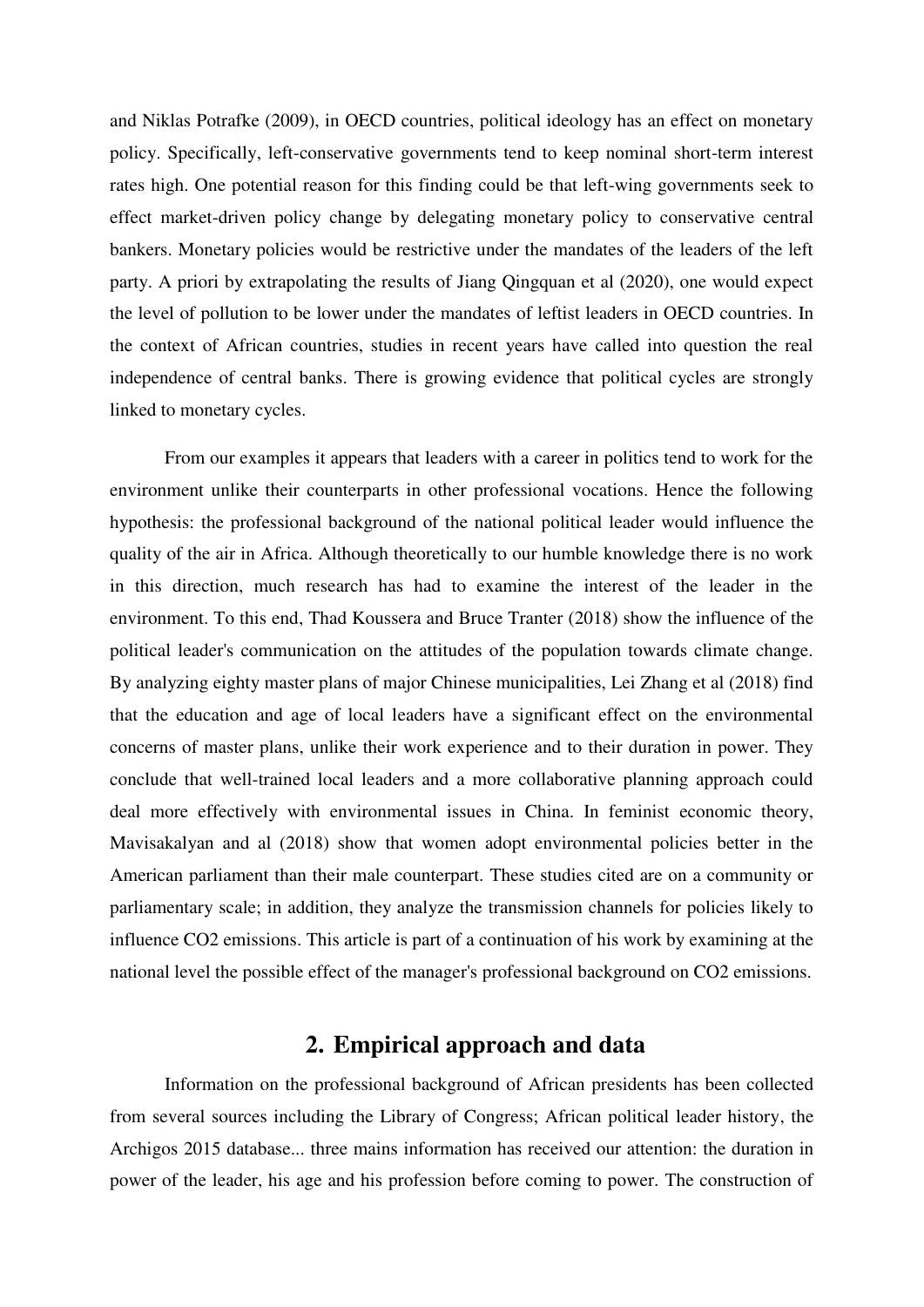the occupation variable is inspired by Silja Göhlmann and Roland Vaubel, (2007). We group leaders into six major professions, namely: "science and / or engineer", "politics", "military", "teachers", "other science" and "others / unknown". Many leaders have had to practice more than one profession; we thus chose the one whose leader worked the longest before entering politics because many professions were transitory; generally this was closely linked to his academic course. The profession criterion is in no way based on the duration of academic training, for example in Guinea Bissau President Amilcar Cabral studied engineering leading to an Agronomist degree, and he practiced his profession for some time. but he was also devoted to the union in the liberation struggle of his country; his successor Joao Bernado Vieiga trained him in electricity and then performed compulsory military service before entering politics for this purpose, both leaders are found in our sample with the same professional profile that of "science and/or engineer".

Although it is trivial for a leader to be a politician when he comes to power, some after their training went directly to political office hence the category "Politics". This is the case of Ali Bongo who after his studies directly occupied a post of minister. From Marçias Nguema, who at his young age was mayor, after deputy before coming to power, to Konan Bédié who was appointed ambassador upon his return from university training in France, many examples can be found in our sample.

With regard to the "military" in particular, some leaders did so quickly because at one point military service was compulsory in their country. Others like the Ghanaian Jerry Rwalings was a very particular soldier insofar as the latter was an air pilot with an engineer bases for this purpose we have classified him in two categories: "scientist and/ or engineering" and "military".

Managers classified in the "other science" category are those who have worked in professions related to the economy (banks, insurance companies, and businessman), lawyer, judge, and consultant.

The "other / unknown" category includes leaders who have exercised professions we were unable to classify in the previous categories such as President Tolbert of Liberia former pastor, Laurent Kabila or Chales taylor former rebel, Bob Denard former mercenary of the French navy, Jomo Kenyatta who carried out odd jobs and writer; also made up of leaders the profession was not clearly defined as Mwinyi of Tanzania, Joseph Leabua Jonathan of Lesotho.

 The dependent variable in this case CO2 emissions in metric tons per capita are taken from the WDI. For control variables, we choose variables: institutional such as the index of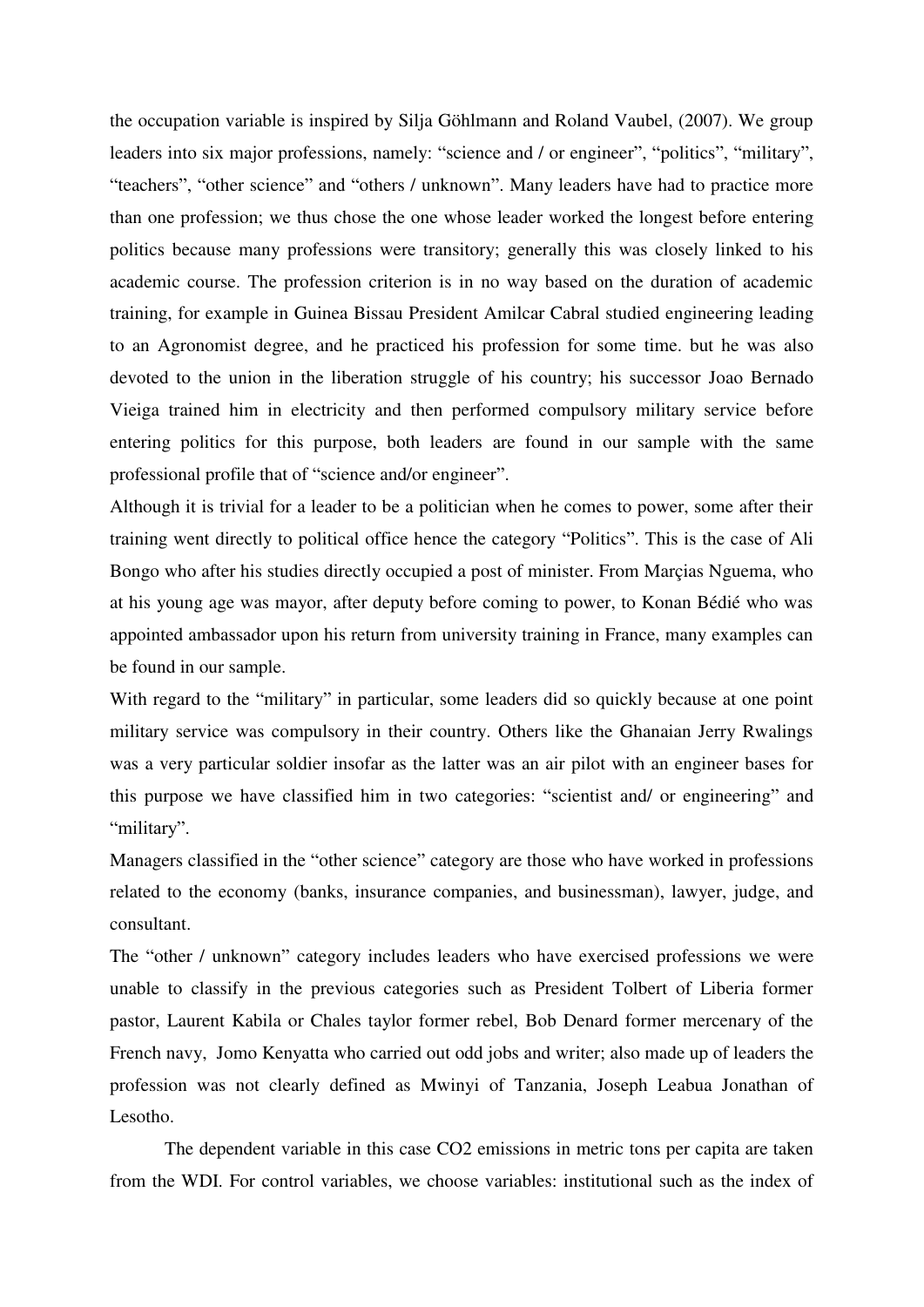perception of democracy from the Polity IV database. It provides a number of variables, which capture different dimensions of democracy, including the degree of competitiveness and openness in recruiting leaders; this base variable (POLITY2) goes from 10 to -10. We define a country as democratic if the variable POLITY2 is positive (Persson and Tabellini, 2006); macroeconomics such as trade openness, forest area, forest rent, foreign direct investment, financial development and trade openness taken from the World Development Indicator (WDI). Table 1 below describes the variables used on average.

| Variable         | <b>Obs</b> | Mean     | Std. Dev. | Min              | Max     |
|------------------|------------|----------|-----------|------------------|---------|
| CO <sub>2</sub>  | 1722       | .601     | 1.135     | .011             | 10.926  |
| Trade            | 1722       | 68.926   | 35.118    | 6.32             | 311.354 |
| <b>FDI</b>       | 1722       | 3.459    | 8.929     | $-28.624$        | 161.824 |
| Democracy        | 1721       | $-1.463$ | 6.009     | $-10$            | 10      |
| Growth           | 1722       | 7.565    | .818      | 4.898            | 10.75   |
| other/unknown    | 1722       | .185     | .388      | $\theta$         | 1       |
| Other science    | 1722       | .074     | .262      | $\boldsymbol{0}$ | 1       |
| Teachers         | 1722       | .103     | .305      | $\theta$         | 1       |
| Military         | 1722       | .42      | .494      | $\theta$         | 1       |
|                  | 1722       | .091     | .288      | $\theta$         | 1       |
| Science/engineer |            |          |           |                  |         |
| Politics         | 1722       | .127     | .333      | $\theta$         | 1       |
| Tenure           | 1722       | 10.268   | 8.154     | $\mathbf{1}$     | 42      |
| Âge              | 1722       | 55.343   | 11.673    | 18               | 91      |

**Table 1:** Descriptive statistics

**Source:** Author

#### **2.1. The econometric model**

 The analysis covers a sample of 42 African countries over the period 1975-2015. The number of countries in this article is due to the lack of data in some countries like Morocco, Tunisia, Egypt, Libya. Our model is an adaptive improvement of that of Timothy Besley, Jose G. Montalvo and Marta Reynal-Querol (2013). In their model, the dependent variable is the difference in per capita income that we replace with the CO2 emission rate; instead of the vector of variables that can explain growth, we will put those that can explain CO2 emissions. In addition to that, we will add in this model a vector of characteristic which can explain the preferences of the leader.

The econometric model is written: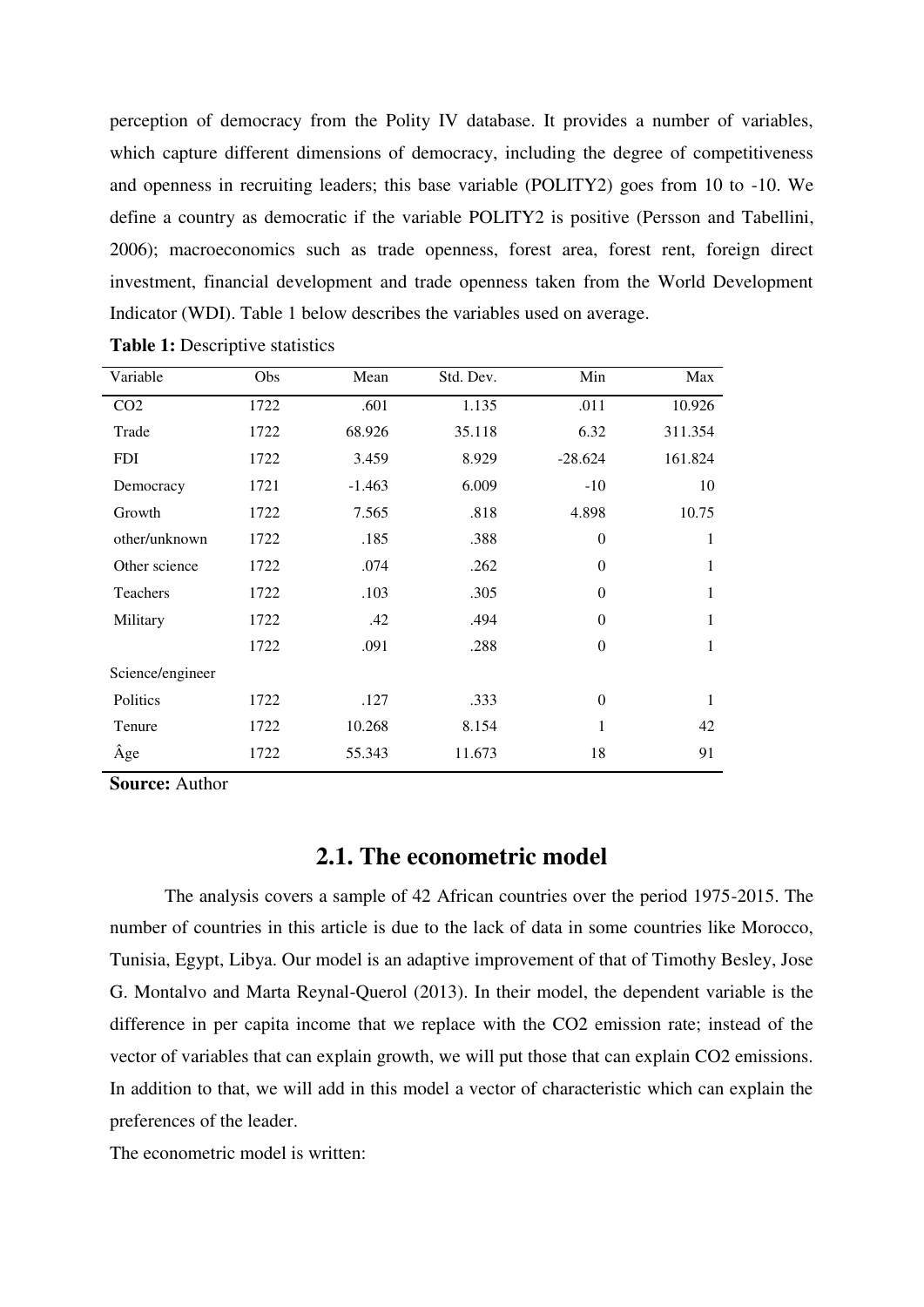# $CO_{2illt} = \alpha + \beta' D_{illt} + \beta prof_{ilt} + \Theta X_{illt} + \mu_l + n_t + \varepsilon_{ilt}$  (1)

Where  $CO2<sub>ilt</sub>$  represents the level of pollution of country i when leader l is in power at period t; D represents the matrix of the other characteristics of the leader likely to influence his policies, namely the length of time in power and the age of the leader; X the matrix of economic variables of the country likely to influence the level of pollution,  $n_t$  the temporal fixed effect,  $\mu_1$  the individual fixed effect and  $\epsilon_{\text{ilt}}$  the error term linked to each period; the coefficients α, β, ʎ, and Θ are the parameters to be estimated. The coefficient on which our hypothesis is built is  $\Lambda$  which allows us to capture the level at which the professional and academic background of the political leader could affect the pollution rate of his country. For this purpose, the Prof Matrix is made up of the different professions of African leaders. The matrix D of the characteristics of the political leader of the country is made up of several variables:

The length of time the leader has been in office represents political stability and provides insight into the experience of a president. A young leader will have political preferences different from those of an old president insofar as the latter has a long political career to preserve unlike the more experienced old; age also informs about the latter's ability (Lau and Readlawsk, 2008).

The matrix X of the country's macroeconomic variables is made up of several variables:

The level of democracy here tells us about the institutional constraints facing the leader; the presidents of autocracies would be freer in their political choices and in the implementation of these (Jones and Oklen, 2005; Barro, 1999). The president's education level is an important factor in the growth process; a president with higher education would have become familiar with development theories that make him a driver of growth in his country (Besley et al, 2013). In Africa, leaders who have received their training in France would have development policies turned outward to this end could attract more external financial flows (Page, 2013; Constante et al, 2010).

 Four econometric methods were used to estimate the preceding equation namely: the fixed effect method, the random effect method, generalized least squares (GLS) and the Driscoll-Kraay method. The use of these methods is for the following reasons: tests on the residuals of the regression by the random-effect method reveal the presence of serial autocorrelation and heteroscedasticity; this is therefore corrected by the GCMs. However, since the Hausman test revealed that the fixed-effect model is preferred over the randomeffect model, GCMs are no longer sufficient because only corrects for random effects. Hence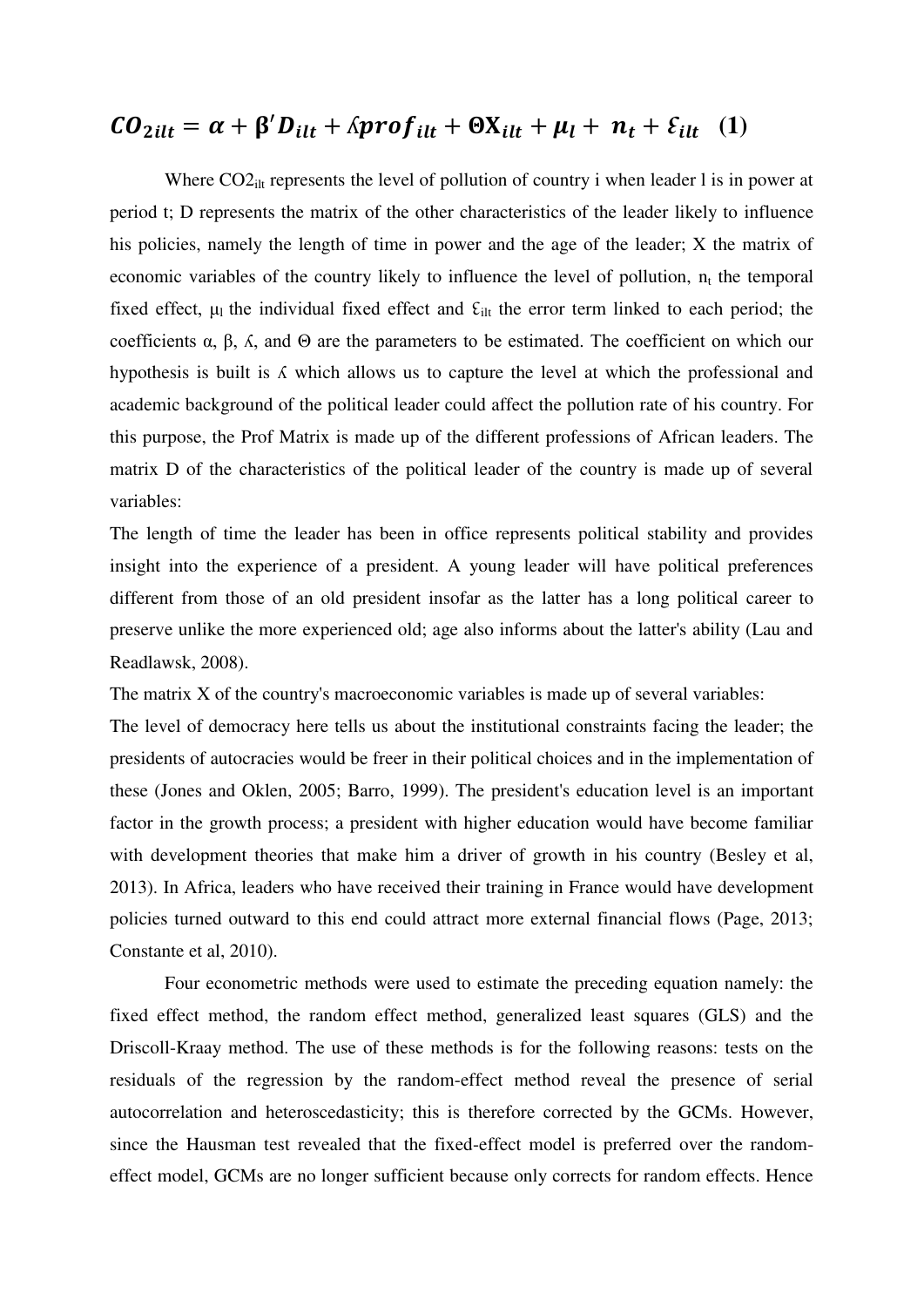the use of the Driscoll-Kraay method under the presence of independence of individuals assumption.

# **2.2. Results**

## **2.2.1. Basic result**

This article determines the effect of the professional background of the national leader on CO2 emissions using a macroeconomic approach. In order to overcome the problem of multicollinearity between dependent variables of interest, we excluded the variable others / unknown. The results obtained from the estimation of equation (1) by the fixed-effect, random-effect, GLS and Driscoll-Kraay method are presented in Table 2 below.

**Table 2:** effect of political leader's professional background on CO2 emissions

|                  | (fe)            | (re)            | (MCG)           | (Drisc/Kraay)   |
|------------------|-----------------|-----------------|-----------------|-----------------|
| <b>VARIABLES</b> | CO <sub>2</sub> | CO <sub>2</sub> | CO <sub>2</sub> | CO <sub>2</sub> |
|                  |                 |                 |                 |                 |
| Trade            | $-0.000355$     | $-0.000103$     | $0.00160**$     | $-0.000355$     |
|                  | (0.000790)      | (0.000767)      | (0.000629)      | (0.000773)      |
| <b>FDI</b>       | $-0.00664***$   | $-0.00641$ ***  | 0.000768        | $-0.00664**$    |
|                  | (0.00178)       | (0.00177)       | (0.00227)       | (0.00306)       |
| Growth           | $0.867***$      | $0.880***$      | $0.970***$      | $0.867***$      |
|                  | (0.0382)        | (0.0367)        | (0.0257)        | (0.0969)        |
| Democracy        | $-0.00649**$    | $-0.00676**$    | $-0.00776**$    | $-0.00649***$   |
|                  | (0.00322)       | (0.00320)       | (0.00371)       | (0.00221)       |
| Tenure           | $-0.00264$      | $-0.00245$      | $0.00528*$      | $-0.00264$      |
|                  | (0.00221)       | (0.00220)       | (0.00271)       | (0.00433)       |
| Age              | 0.00129         | 0.00120         | 0.00114         | 0.00129         |
|                  | (0.00173)       | (0.00171)       | (0.00203)       | (0.00179)       |
| Other science    | $-0.0223$       | $-0.0222$       | $-0.0825$       | $-0.0223$       |
|                  | (0.0708)        | (0.0704)        | (0.0867)        | (0.0545)        |
| Teachers         | 0.0574          | 0.0549          | $-0.0144$       | 0.0574          |
|                  | (0.0714)        | (0.0707)        | (0.0755)        | (0.0490)        |
| Military         | 0.0521          | 0.0550          | $0.148***$      | 0.0521          |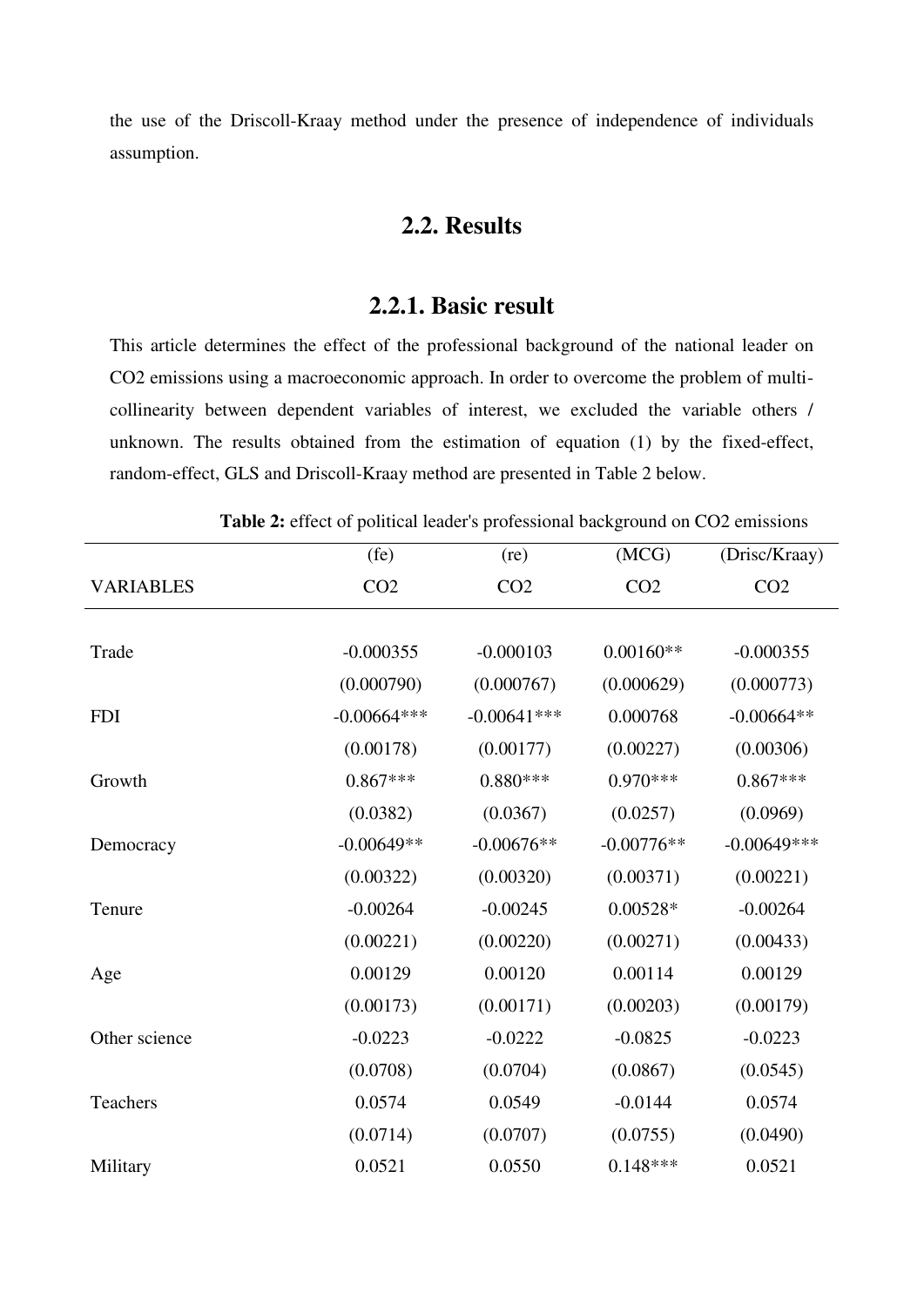|                     | (0.0519)    | (0.0514)    | (0.0532)    | (0.0427)    |
|---------------------|-------------|-------------|-------------|-------------|
| Science/engineer    | 0.0613      | 0.0567      | $-0.0768$   | 0.0613      |
|                     | (0.0690)    | (0.0685)    | (0.0770)    | (0.0515)    |
| Politics            | $-0.122**$  | $-0.119*$   | $-0.0620$   | $-0.122*$   |
|                     | (0.0616)    | (0.0611)    | (0.0692)    | (0.0606)    |
| Constant            | $-5.979***$ | $-6.091***$ | $-7.019***$ | $-5.979***$ |
|                     | (0.303)     | (0.305)     | (0.199)     | (0.694)     |
|                     |             |             |             |             |
| <b>Observations</b> | 1,721       | 1,721       | 1,721       | 1,721       |
| R-squared           | 0.257       | 0,631       |             | 0,257       |
| Number of countryid | 42          | 42          | 42          |             |
| Number of groups    |             |             |             | 42          |

**Source:** Auteur

**Note:** Robust standard errors are indicated in parentheses. (\*\*\*, \*\*, \*) indicate statistical significance at 1%, 5% and 10%.

Columns 1 to 4 show that foreign direct investment in Africa tends to reduce CO2 emissions in its countries. As explained above, this would be due to the fact that the foreign portfolios include environmental assets that have a contagion effect on the host country's portfolio. Our results thus corroborate the research of Yanmin Shao (2017).

The results also reveal that economic growth increases the pollution rate in African countries. The explanation lies in the economic structures of African countries. Indeed, the African economies for the most part are anchored to the exports of raw materials, especially oil, so extraction and use are sources of emission of huge quantities of greenhouse gases. Logging is also one of the indicators of the economic performance of some African countries. It therefore appears that economic growth is accompanied by pollution in our countries. This result confirms studies by Hilaire Nkengfack et al (2019).

 The growing literature in environmental economics highlights the effect of democracy on environmental performance. Above we have highlighted the negative effect of democracy on CO2 emissions Makarvin, B. and Lew, Byron (2011). Our result is part of this dynamic. Regarding specifically our variables of interest, the results show that professional politicians

significantly and negatively influence the level of pollution at the 5% and 10% thresholds (columns 1 to 4). This result derives its explanation from the fact that in order to be elected or promoted to different political positions before his accession to the supreme office, presidents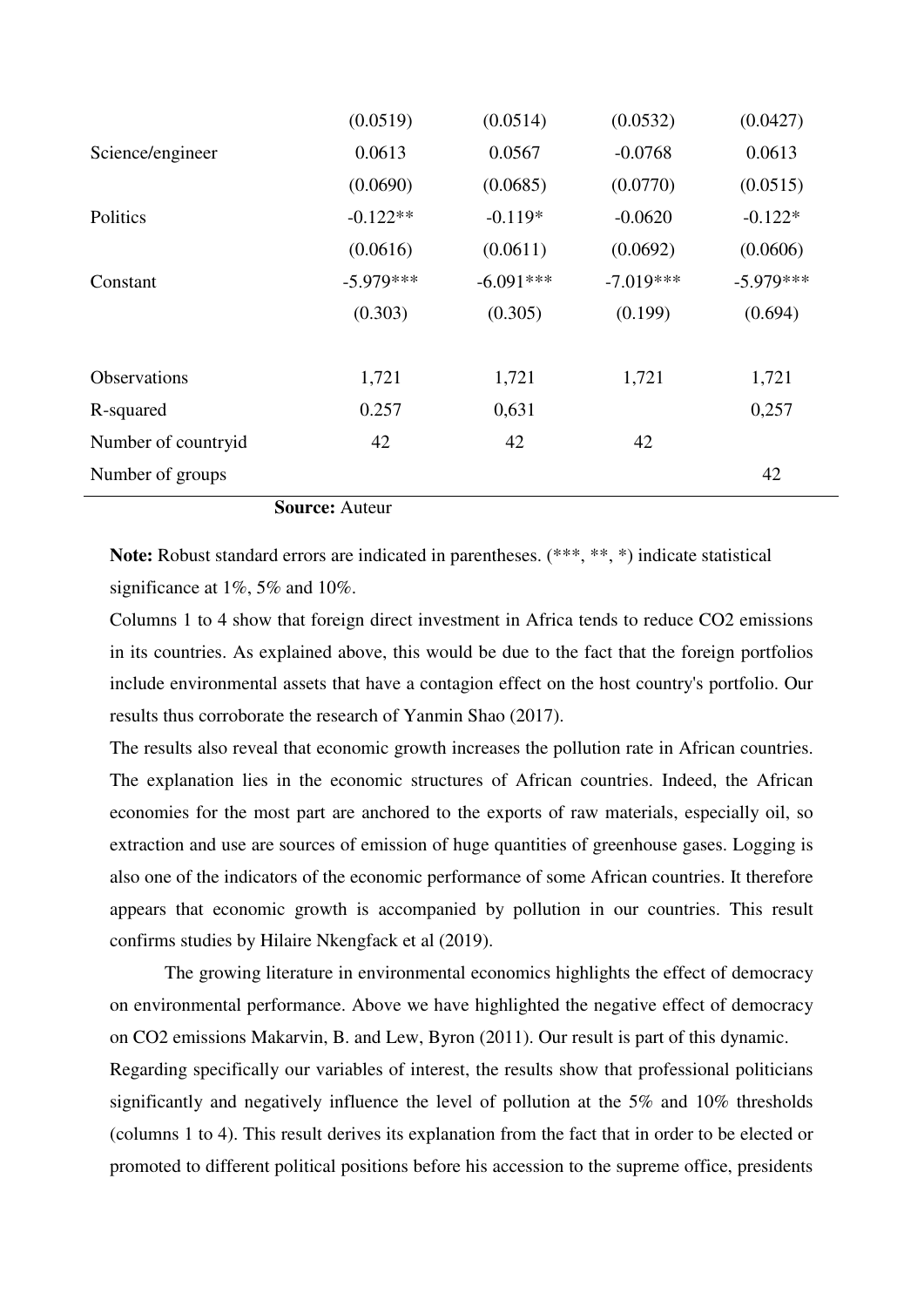who were previously politicians have a greater knowledge of environmental challenges unlike their scientific, economist and military counterparts; this is because they are supposed to be more informed on the issue during their participation in exchanges on a national and international level ... also the quest for the confidence of the voters by the politician forces the latter to take more interest in business to the smallest detail in a continent where governments are exerting strong economic pressure. This result leads to the questioning of how a politician reduces CO2 emissions. Many authors note that the issue of CO2 emissions is first political before being scientific; in doing so, parliamentarians become at the heart of the pollution issue (Rebecca Wills, 2019). Let us give feedback on the environmental behavior of African politicians, we realize that many have worked enormously in the fight against CO2 emissions, particularly through reforestation; at the head of the contest, At 37, Wangari Maathai, deputy in the Kenyan parliament, later Minister of the Environment decides to launch a vast campaign of reforestation in Kenya for this purpose founds the Green Belt Movement which will then extend to other African countries; many other examples can be seen across the continent.

### **2.2.2. Robustness analysis**

As mentioned in earlier essays, a leader with more power would find it easier to assert his preferences (John Kane and Haig Patapan, 2012) unlike another in a democratic regime. In order to verify this approach empirically, we group the sample into two subgroups, one made up of democratic countries (polity2> 0) and the other of non-democratic countries (polity2  $<$  0).

#### **2.2.2.1. The case of democracies**

The results of estimating Equation 1 above by the previous four methods in democracies are summarized in Table 3 below.

|                  | (fe)            | (re)            | (MCG)           | (Drisc/Kraay)   |
|------------------|-----------------|-----------------|-----------------|-----------------|
| <b>VARIABLES</b> | CO <sub>2</sub> | CO <sub>2</sub> | CO <sub>2</sub> | CO <sub>2</sub> |
|                  |                 |                 |                 |                 |
| Growth           | $0.767***$      | $0.788***$      | $0.808***$      | $0.767***$      |
|                  | (0.0383)        | (0.0344)        | (0.0203)        | (0.0889)        |

**Table 3:** Effect of the profession of political leader on CO2 emissions in democracies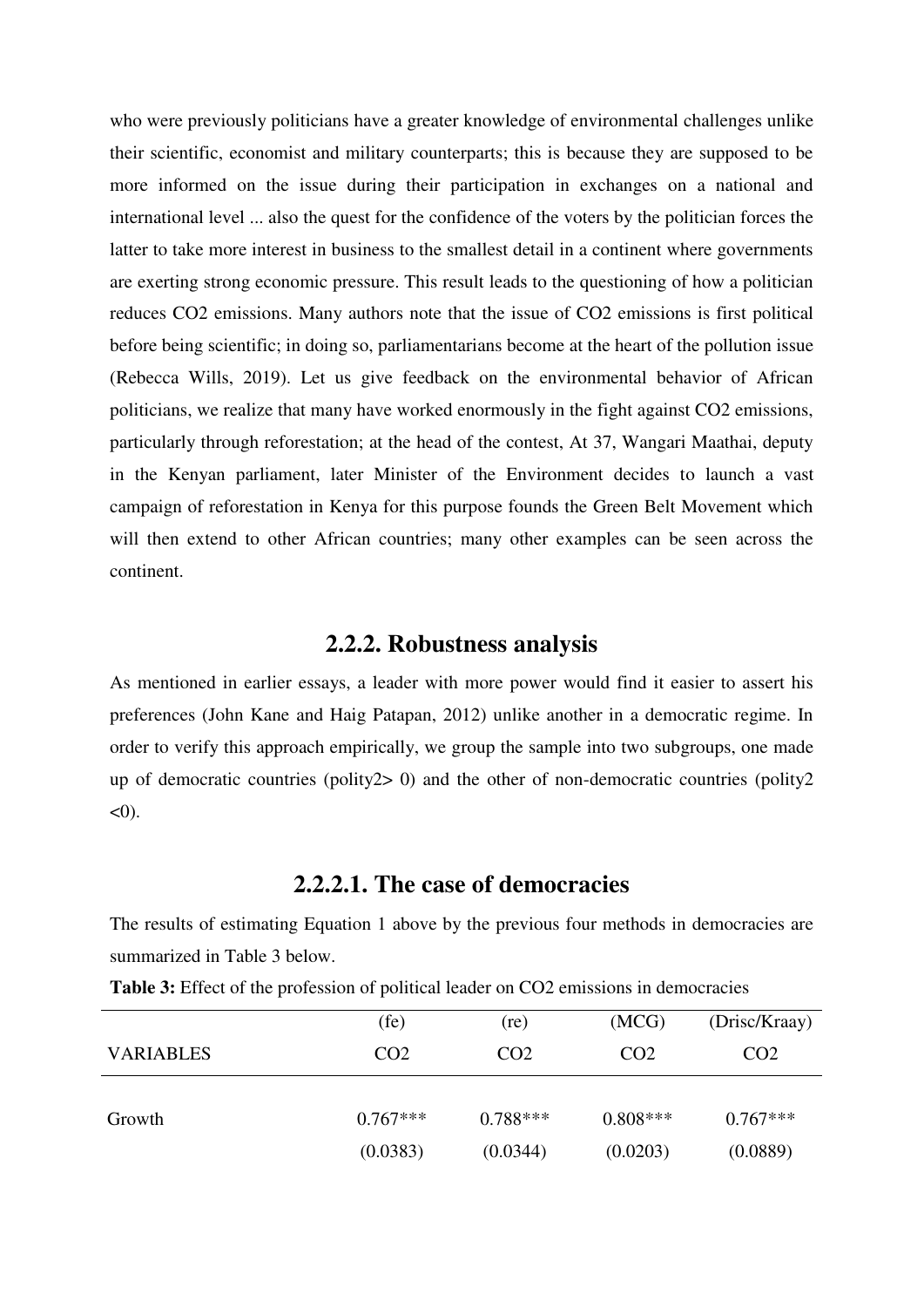| <b>FDI</b>          | $-0.00132$   | $-0.000810$  | 0.00273      | $-0.00132$  |
|---------------------|--------------|--------------|--------------|-------------|
|                     | (0.00150)    | (0.00149)    | (0.00195)    | (0.000879)  |
| Trade               | $-0.000869$  | $-0.000570$  | $0.00222***$ | $-0.000869$ |
|                     | (0.000587)   | (0.000565)   | (0.000531)   | (0.000643)  |
| Democracy           | 0.00843      | $-1.64e-05$  | $-0.0682***$ | 0.00843     |
|                     | (0.00837)    | (0.00806)    | (0.00746)    | (0.00670)   |
| Tenure              | $0.00771***$ | $0.00803***$ | $0.00466*$   | $0.00771**$ |
|                     | (0.00234)    | (0.00230)    | (0.00270)    | (0.00327)   |
| Age                 | $-0.00140$   | $-0.00135$   | $0.00365**$  | $-0.00140$  |
|                     | (0.00156)    | (0.00153)    | (0.00165)    | (0.00182)   |
| other sciences      | $-0.175***$  | $-0.179***$  | $-0.227***$  | $-0.175**$  |
|                     | (0.0462)     | (0.0460)     | (0.0535)     | (0.0685)    |
| Teachers            | $-0.0892$    | $-0.102*$    | $-0.216***$  | $-0.0892$   |
|                     | (0.0545)     | (0.0538)     | (0.0565)     | (0.0743)    |
| Military            | $-0.119**$   | $-0.132***$  | $-0.126**$   | $-0.119$    |
|                     | (0.0514)     | (0.0508)     | (0.0554)     | (0.0809)    |
| Science/engineer    | $0.137**$    | $0.115**$    | $-0.0814$    | 0.137       |
|                     | (0.0542)     | (0.0538)     | (0.0584)     | (0.112)     |
| Politics            | $-0.269***$  | $-0.254***$  | $-0.110*$    | $-0.269**$  |
|                     | (0.0583)     | (0.0570)     | (0.0567)     | (0.100)     |
| Constant            | $-5.116***$  | $-5.225***$  | $-5.440***$  | $-5.116***$ |
|                     | (0.286)      | (0.264)      | (0.159)      | (0.703)     |
|                     |              |              |              |             |
| Observations        | 580          | 580          | 580          | 580         |
| R-squared           | 0.521        | 0,742        |              | 0,521       |
| Number of countryid | 35           | 35           | 35           |             |
| Number of groups    |              |              |              | 35          |

**Source:** Author

**Note:** Robust standard errors are indicated in parentheses. (\*\*\*, \*\*, \*) indicate statistical significance at 1%, 5% and 10%.

From Table 3, it appears that many economic variables lose their significance in favor of variables describing the characteristics of the leader in place. We thus observe that other sciences have a negative, significant and robust effect on CO2 emissions in democracies; just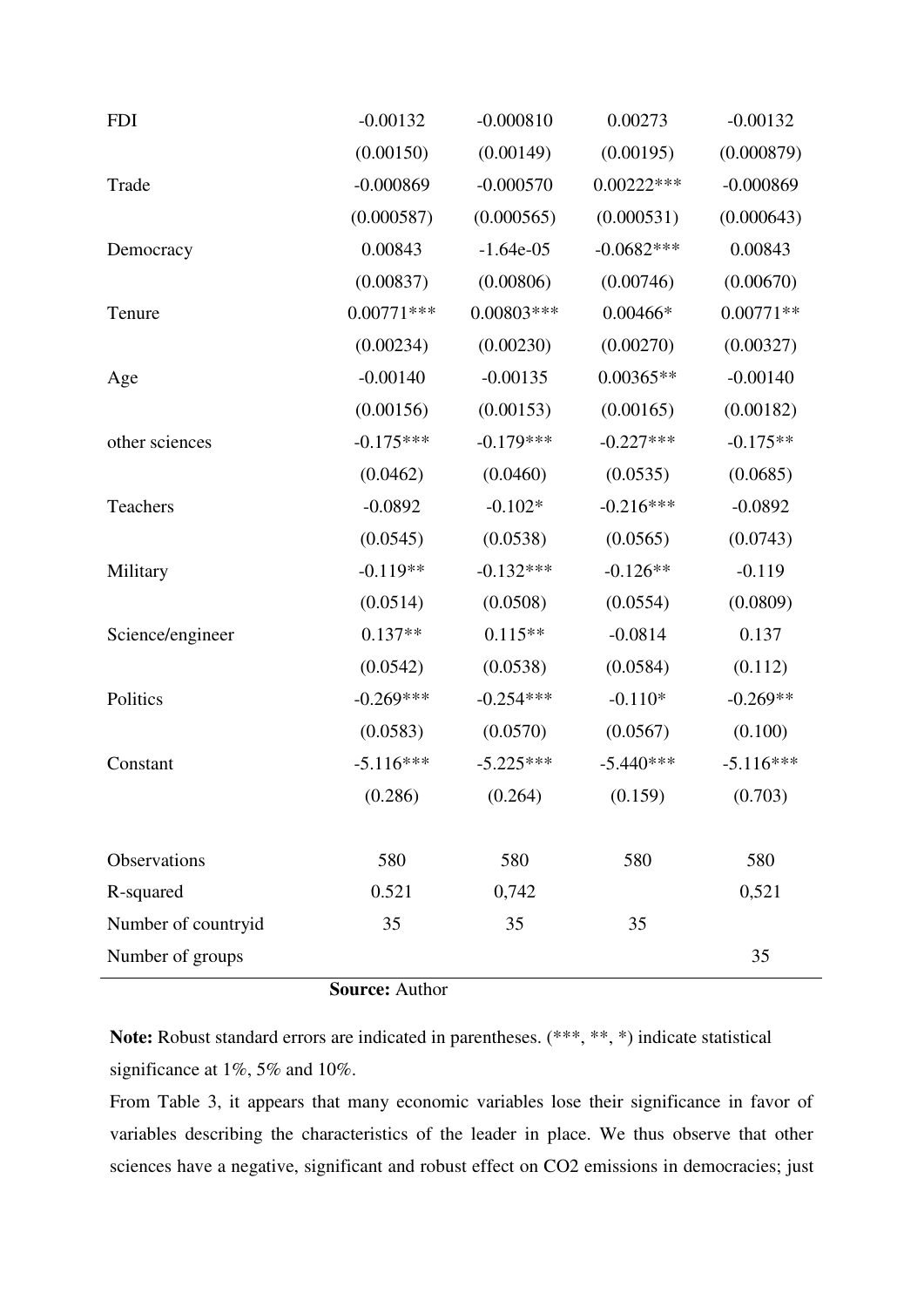like a politician who has maintained his initial sign and significance. It therefore appears that the profession of the ruling leader has a negative effect on CO2 emissions in democracies. We can therefore say that leaders who were once politicians and their colleagues who have worked in science-related professions are defenders of the environment in democracies. What about non-democratic countries?

# **2.2.2.2. Case of autocracies**

The results of estimating Equation 3 above by the previous four methods in non-democratic countries are summarized in Table 4 below.

|                  | (fe)            | (re)            | (MCG)           | (Drisc/kraay)   |
|------------------|-----------------|-----------------|-----------------|-----------------|
| <b>VARIABLES</b> | CO <sub>2</sub> | CO <sub>2</sub> | CO <sub>2</sub> | CO <sub>2</sub> |
|                  |                 |                 |                 |                 |
| Growth           | 1.384 ***       | $1.356***$      | $1.224***$      | 1.384***        |
|                  | (0.0601)        | (0.0571)        | (0.0428)        | (0.151)         |
| <b>FDI</b>       | $-0.00642***$   | $-0.00647***$   | $-0.00835**$    | $-0.00642$      |
|                  | (0.00243)       | (0.00242)       | (0.00333)       | (0.00419)       |
| Trade            | $-0.00103$      | $-0.000658$     | $-0.000289$     | $-0.00103$      |
|                  | (0.00135)       | (0.00128)       | (0.000947)      | (0.000864)      |
| Democracy        | $-0.0337***$    | $-0.0344***$    | $-0.0310**$     | $-0.0337***$    |
|                  | (0.0113)        | (0.0112)        | (0.0127)        | (0.0103)        |
| Tenure           | $-0.0233***$    | $-0.0213***$    | $0.00784*$      | $-0.0233***$    |
|                  | (0.00374)       | (0.00366)       | (0.00401)       | (0.00607)       |
| Age              | $0.0105***$     | 0.00969***      | $-0.000224$     | $0.0105***$     |
|                  | (0.00287)       | (0.00281)       | (0.00309)       | (0.00254)       |
| other science    | $-0.0665$       | $-0.0946$       | $-0.295$        | $-0.0665$       |
|                  | (0.243)         | (0.241)         | (0.318)         | (0.130)         |
| Teachers         | $-0.207$        | $-0.216$        | $-0.0389$       | $-0.207*$       |
|                  | (0.149)         | (0.144)         | (0.129)         | (0.116)         |
| Military         | $-0.129$        | $-0.115$        | $0.275***$      | $-0.129**$      |
|                  | (0.0869)        | (0.0846)        | (0.0750)        | (0.0530)        |
| Science/engineer | $-0.354***$     | $-0.337***$     | $-0.0118$       | $-0.354***$     |
|                  | (0.128)         | (0.126)         | (0.125)         | (0.0738)        |

**Table 4:** Effect of the president's profession on pollution in non-democratic countries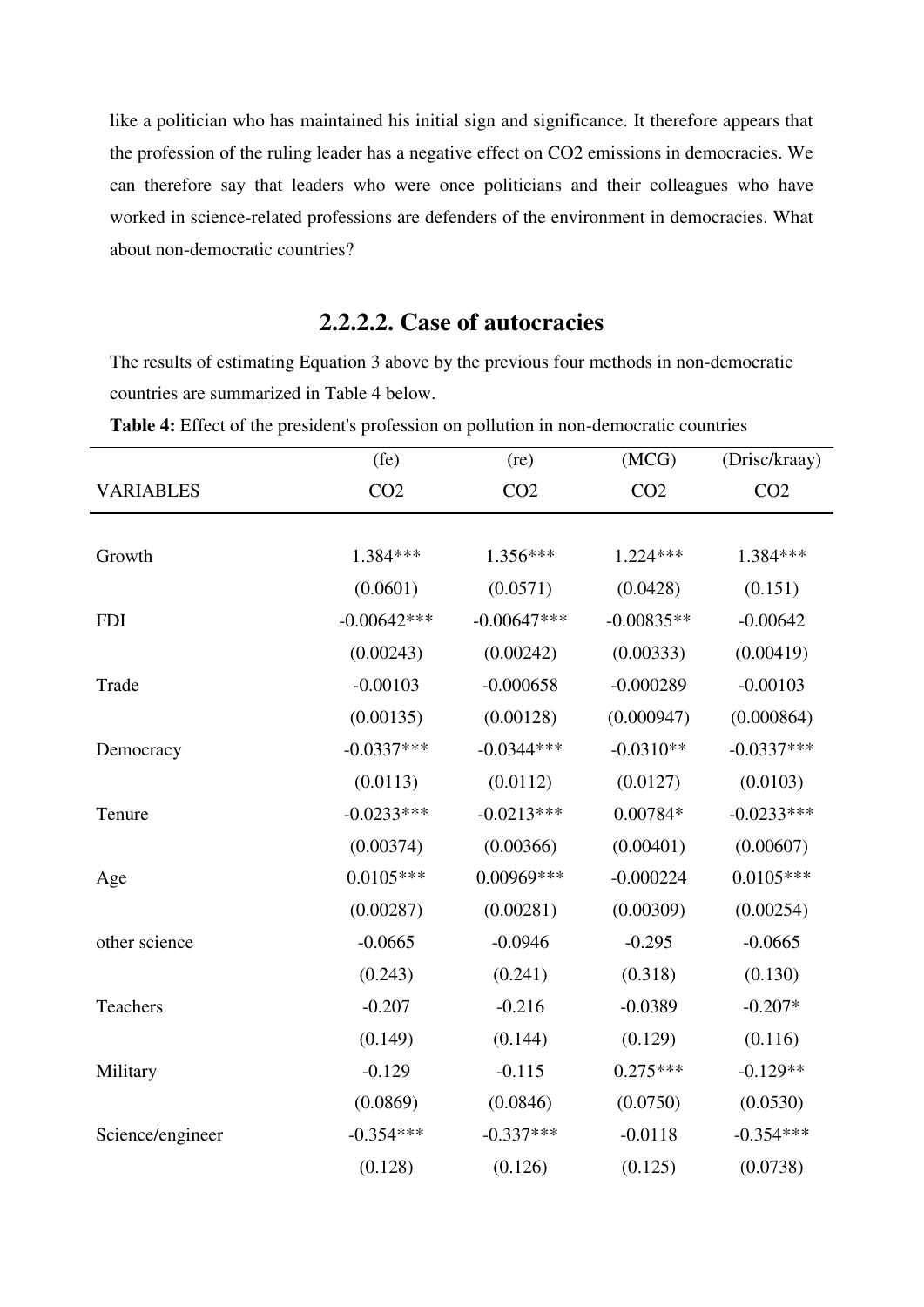| Politics            | $-0.242**$  | $-0.226**$  | $-0.0131$   | $-0.242**$  |
|---------------------|-------------|-------------|-------------|-------------|
|                     | (0.110)     | (0.107)     | (0.104)     | (0.105)     |
| Constant            | $-10.10***$ | $-9.889***$ | $-8.993***$ | $-10.10***$ |
|                     | (0.479)     | (0.464)     | (0.323)     | (1.134)     |
|                     |             |             |             |             |
| Observations        | 1,062       | 1,062       | 1,062       | 1,062       |
| R-squared           | 0.367       | 0,538       |             | 0,367       |
| Number of countryid | 40          | 40          | 40          |             |
| Number of groups    |             |             |             | 40          |

**Source:** Author

**Note:** Robust standard errors are indicated in parentheses. (\*\*\*, \*\*, \*) indicate statistical significance at 1%, 5% and 10%.

The first observation that emerges from Table 4 is the joint significance of macroeconomic variables and the profile of the manager. It therefore appears that in democracies, economic variables alone cannot explain the intensity of pollution; but also the profile of the leader. These results contrast with the work of Alexander Baturo (2016).

## **2.2.3. Taking into account endogeneity**

 The analysis of the macroeconomic effects of foreign direct investment and trade openness on CO2 emissions requires taking into account the phenomenon of endogeneity. The estimation by GMMs thus makes it possible to overcome the said problem. Table 5 resumes the estimate of the previous equation by the system GMM method.

|                  | (overall)       | (democracy)     | (autocracy)     |
|------------------|-----------------|-----------------|-----------------|
| <b>VARIABLES</b> | CO <sub>2</sub> | CO <sub>2</sub> | CO <sub>2</sub> |
|                  |                 |                 |                 |
| L.CO2            | $0.526***$      | $-0.211$        | $-0.121$        |
|                  | (0.0758)        | (0.418)         | (0.176)         |
| Democracy        | $-0.000204$     | 0.0128          | 0.0509          |
|                  | (0.00852)       | (0.0973)        | (0.0342)        |
| Trade            | $-0.000650$     | $0.0133***$     | $-0.00869$      |
|                  | (0.00102)       | (0.00515)       | (0.00611)       |

**Table 5:** leader profession effect on CO2 emission: GMM approach

.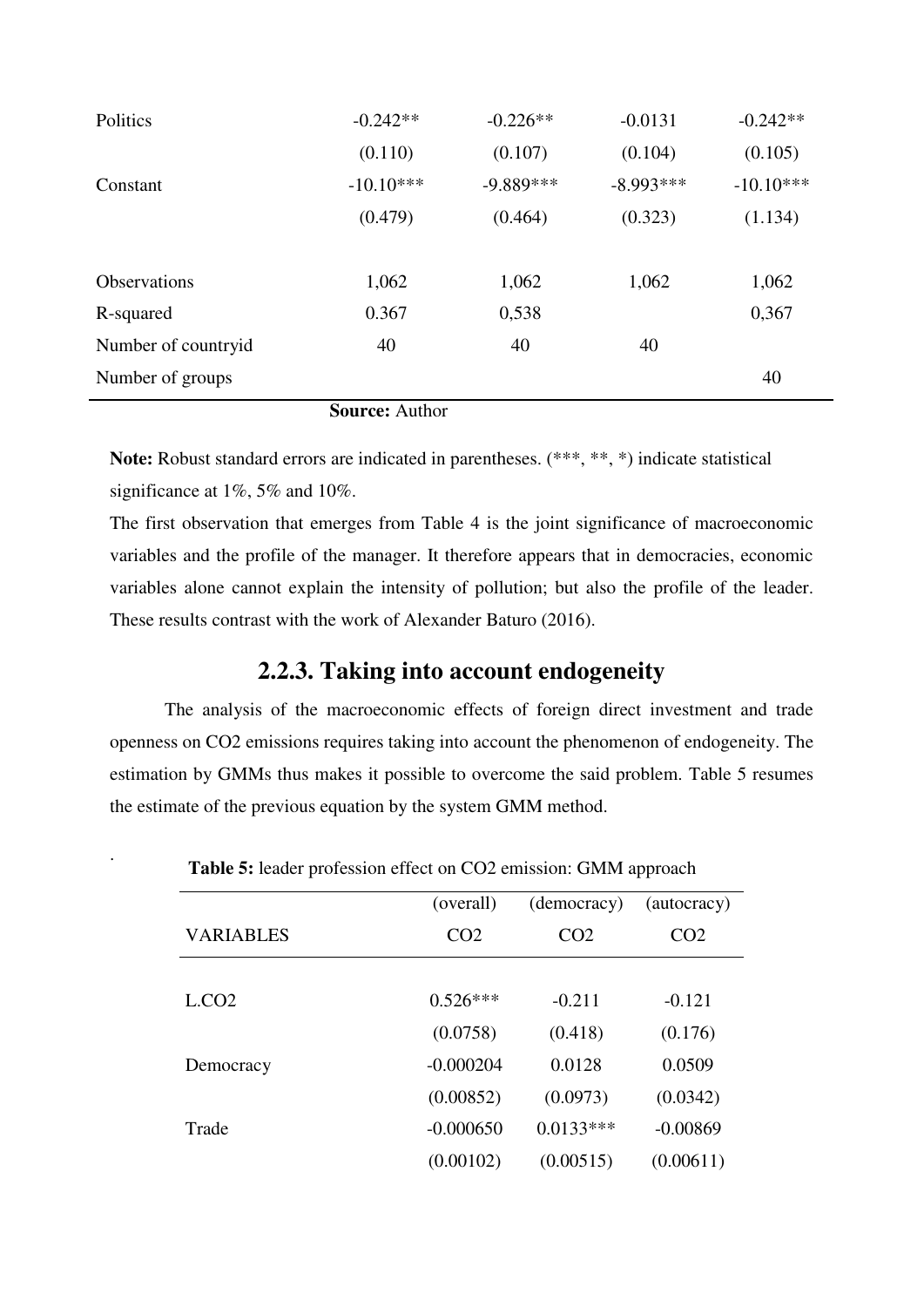| <b>FDI</b>            | 0.000545    | $-0.0292$   | 0.00507    |  |  |  |  |  |  |  |
|-----------------------|-------------|-------------|------------|--|--|--|--|--|--|--|
|                       | (0.00170)   | (0.0215)    | (0.0114)   |  |  |  |  |  |  |  |
| Growth                | $0.353***$  | 1.101***    | 0.701      |  |  |  |  |  |  |  |
|                       | (0.0713)    | (0.357)     | (0.457)    |  |  |  |  |  |  |  |
| Age                   | $-0.00299$  | $-0.0122*$  | $-0.0199$  |  |  |  |  |  |  |  |
|                       | (0.00356)   | (0.00635)   | (0.0187)   |  |  |  |  |  |  |  |
| Tenure                | $-0.000897$ | 0.0347      | $-0.0228*$ |  |  |  |  |  |  |  |
|                       | (0.00347)   | (0.0291)    | (0.0138)   |  |  |  |  |  |  |  |
| Other sciences        | $-0.0238$   | $-0.278*$   | $-0.254$   |  |  |  |  |  |  |  |
|                       | (0.0590)    | (0.157)     | (0.256)    |  |  |  |  |  |  |  |
| Teachers              | $-0.0187$   | $-0.0773$   | $-0.0729$  |  |  |  |  |  |  |  |
|                       | (0.0333)    | (0.0994)    | (0.139)    |  |  |  |  |  |  |  |
| Sciences/engineer     | $-0.0120$   | $-0.393**$  | 0.127      |  |  |  |  |  |  |  |
|                       | (0.0302)    | (0.195)     | (0.165)    |  |  |  |  |  |  |  |
| Military              | 0.0336      | $-0.203$    | $-0.293*$  |  |  |  |  |  |  |  |
|                       | (0.0271)    | (0.172)     | (0.158)    |  |  |  |  |  |  |  |
| Politics              | $-0.0459*$  | $-0.128*$   | $-0.223$   |  |  |  |  |  |  |  |
|                       | (0.0243)    | (0.0777)    | (0.147)    |  |  |  |  |  |  |  |
| Constant              | $-2.171***$ | $-7.951***$ | $-2.862$   |  |  |  |  |  |  |  |
|                       | (0.515)     | (2.910)     | (2.096)    |  |  |  |  |  |  |  |
|                       |             |             |            |  |  |  |  |  |  |  |
| Observations          | 1,679       | 576         | 1,024      |  |  |  |  |  |  |  |
| Number of countryid   | 42          | 35          | 40         |  |  |  |  |  |  |  |
| Sarganp               | 0.127       | 0.512       | 0.978      |  |  |  |  |  |  |  |
| AR(1)                 | 0.000       | 0.015       | 0.000      |  |  |  |  |  |  |  |
| AR(2)                 | 0.350       | 0.634       | 0.489      |  |  |  |  |  |  |  |
| <b>Source: Author</b> |             |             |            |  |  |  |  |  |  |  |

**Note:** Robust standard errors are indicated in parentheses. (\*\*\*, \*\*, \*) indicate statistical significance at 1%, 5% and 10%.

 The first column represents the estimate of the previous equation as a whole; the second column the case of democratic countries and the third that of non-democratic countries. The results of this estimate tell us that the occupation of "politicians" has a negative and significant effect across the sample and in democratic countries. In non-democratic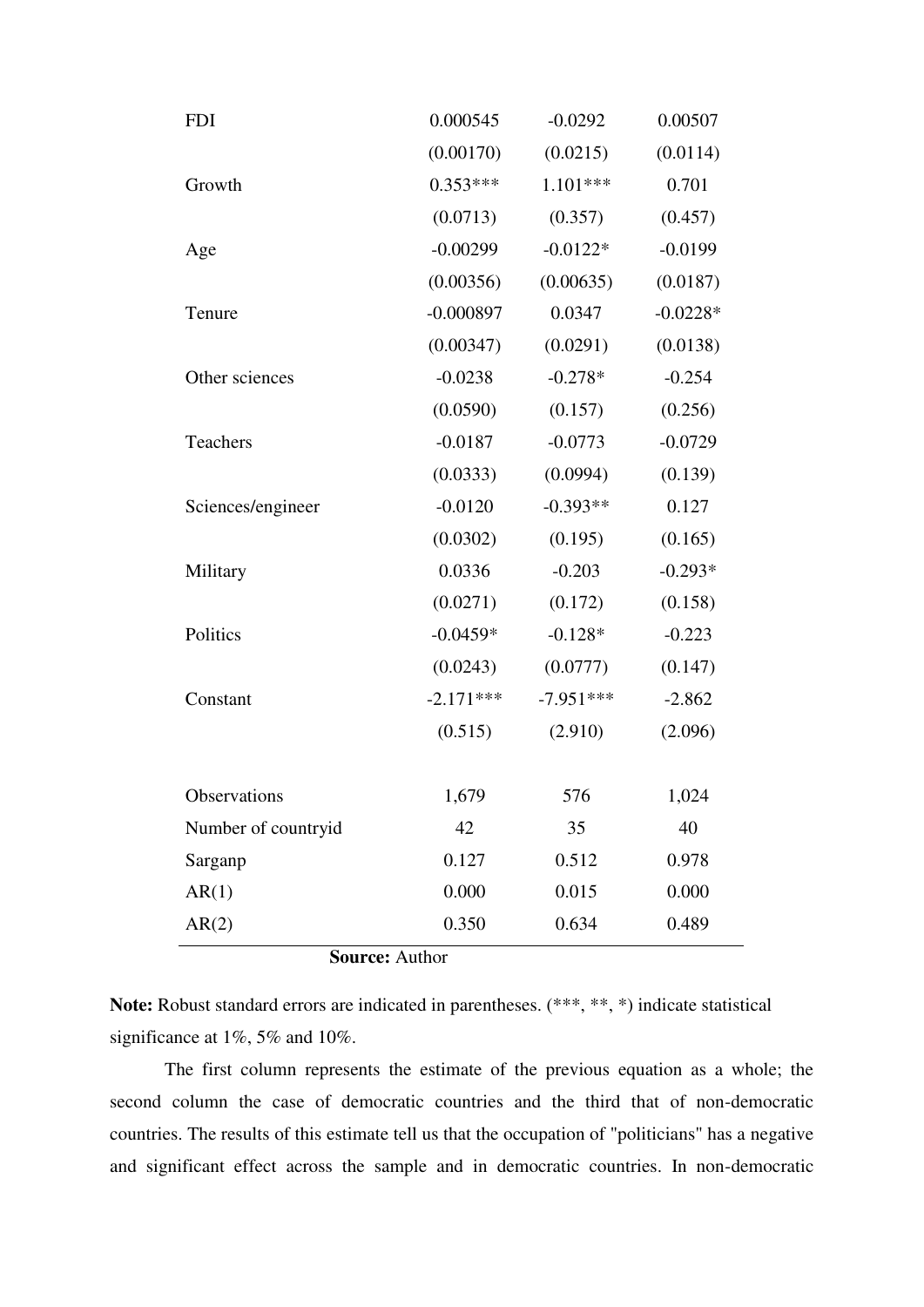countries, it is the "military" profession that has a negative and significant effect. Taking endogeneity into account therefore reveals that in democratic countries, leaders who were politicians before coming to power adopt pro-environmentalist policies while they exert no effect on CO2 emissions in autocracies. However, regardless of the political regime, we realize that the profession of the leader in place significantly influences the rate of CO2 emissions.

 The sargan statistic in all estimations exceed 5%, therefore the validity of the instruments is confirmed for all the specifications used, because the value of the chi-square statistic is not significant in any regression at the required threshold of 5%. Alternatively, we also show the results of the Arellano-Bond test for the AR (1) and AR (2) autocorrelation. The value of the structure AR (1) cannot be rejected for the estimated model from which the dynamic model is appropriate, while the structure AR (2) is rejected therefore lack of serial autocorrelation between the first differentiated variables used as instruments and residues. So these are good instruments.

#### **3. Conclusion**

The aim of this article was to test the effect of the professional profile of Presidents on CO2 emissions. To our humble knowledge, the majority of works that have been interested in the determinants of pollution have always put economic, structural, institutional and political factors in the foreground, but rarely have they taken into account the individual characteristics of Presidents. Following on from the political leader's literature, this chapter has highlighted a new determinant specific to African economies: the professional background of heads of state. In order to test the hypothesis according to which the personal characteristics of the leader affect the degree of pollution, we used a sample of 42 African countries over the period 1975- 2015; or approximately 197 presidents. The estimation is done by means of the fixed and random effect method, generalized least squares, and the Drisc-Kraay estimate. Our results show that former leaders who were once politicians before their ascension to the highest office negatively affect CO2 emissions. On average, when a politician head of state is in power, overall there is a decrease in the average level of pollution; regardless of the political regime.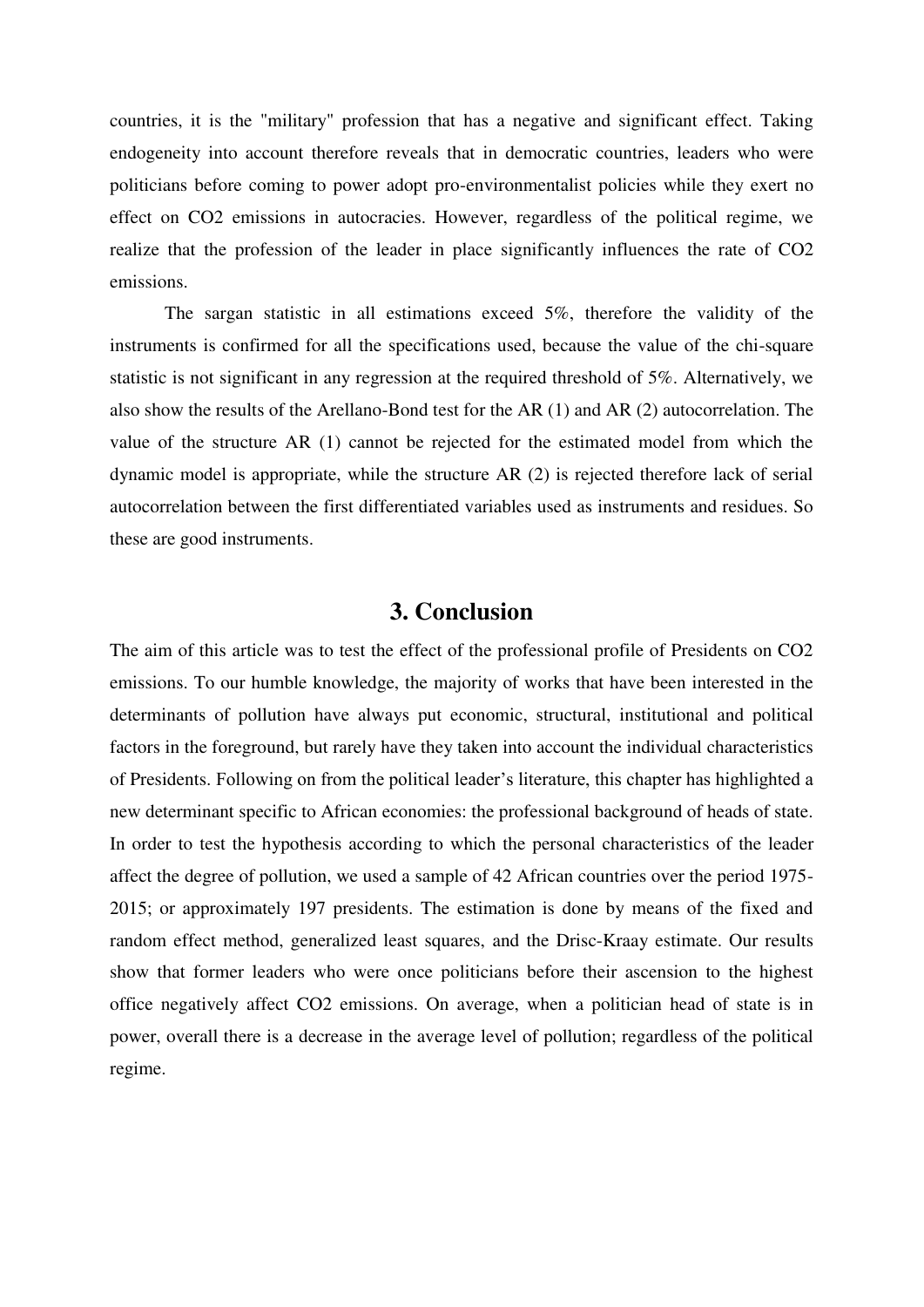#### **References**

**Alexander Baturo (2016)** "Democracy, Dictatorship, and Term Limits" The University of Michigan Press, 2014. 350 p. \$50.00. [Volume 14,](https://www.cambridge.org/core/journals/perspectives-on-politics/volume/77840FA30A25A5E87616E0384AAED624) [Issue 1](https://www.cambridge.org/core/journals/perspectives-on-politics/issue/54532544EFAEB65A996FFCDFDFDD5197) March 2016, pp. 245-246.

 **[Astghik Mavisakalyan](https://www.researchgate.net/profile/Astghik_Mavisakalyan) and [Yashar Tarverdi](https://www.researchgate.net/profile/Yashar_Tarverdi) (2018**) « Gender and climate change: Do female parliamentarians make difference?" August 2018 [European Journal of Political](https://www.researchgate.net/journal/0176-2680_European_Journal_of_Political_Economy)  [Economy](https://www.researchgate.net/journal/0176-2680_European_Journal_of_Political_Economy) 56 DOI: [10.1016/j.ejpoleco.2018.08.001](https://www.researchgate.net/deref/http%3A%2F%2Fdx.doi.org%2F10.1016%2Fj.ejpoleco.2018.08.001)

**Besley Timothy, Jose G Montalvo, and Marta Reynal-querol (2013) "** Do Educated Leaders Matter ?" 121: 205–27. doi:10.1111/j.1468-0297.2011.02448.x.

**Bovenberg, A.L., & Smulders, S. (1995).** "Environmental quality and pollution augmenting technological change in a two sector endogenous growth model". Journal of Public Economics, 57, 369-391.

**Bruvoll, A., Glomsrød, S., & Vennemo, H.(1999)** "Environmental drag: Evidence from Norway", Ecological Economics, 30, 235 – 249.

**Carole Megevand (2013)** "Deforestation Trends in the Congo Basin: Reconciling Economic Growth and Forest Protection" World Bank ISBN: 978-0-8213-9778-7 DOI: [10.1596/978-0-8213-9742-8.](https://www.researchgate.net/deref/http%3A%2F%2Fdx.doi.org%2F10.1596%2F978-0-8213-9742-8)

**Constant Amelie F. and Bienvenue N Tien, (2010)** "African Leaders: Their Education Abroad and FDI Flows," no. IZA Discussion Paper No. 5353.

**Donal Ajoumessi Houmpe and Ngouhouo Ibrahim, (2020)** ''The effect of African leaders' foreign education/training on the completion of primary education in their countries'', Economics Bulletin, Volume 40, Issue 4, pages 3241-3255

**Grossman, G. & A. Krueger (1995)** "Economic growth and the environment". The quarterly journal of Economics, V.CX(2).

**Grossman, G. M., & Krueger, A. B., (1991)** "Environmental impacts of a North American free trade agreement", Working Paper, 3914, National Bureau of Economic Research.

**[Jennifer Y F Lau](https://pubmed.ncbi.nlm.nih.gov/?term=Lau+JY&cauthor_id=18211276) [,](https://pubmed.ncbi.nlm.nih.gov/18211276/#affiliation-1) [Thalia C Eley](https://pubmed.ncbi.nlm.nih.gov/?term=Eley+TC&cauthor_id=18211276) (2008)** "Disentangling gene-environment correlations and interactions on adolescent depressive symptoms » J Child Psychol Psychiatry 2008 Feb;49(2):142-50. doi: 10.1111/j.1469-7610.2007.01803.x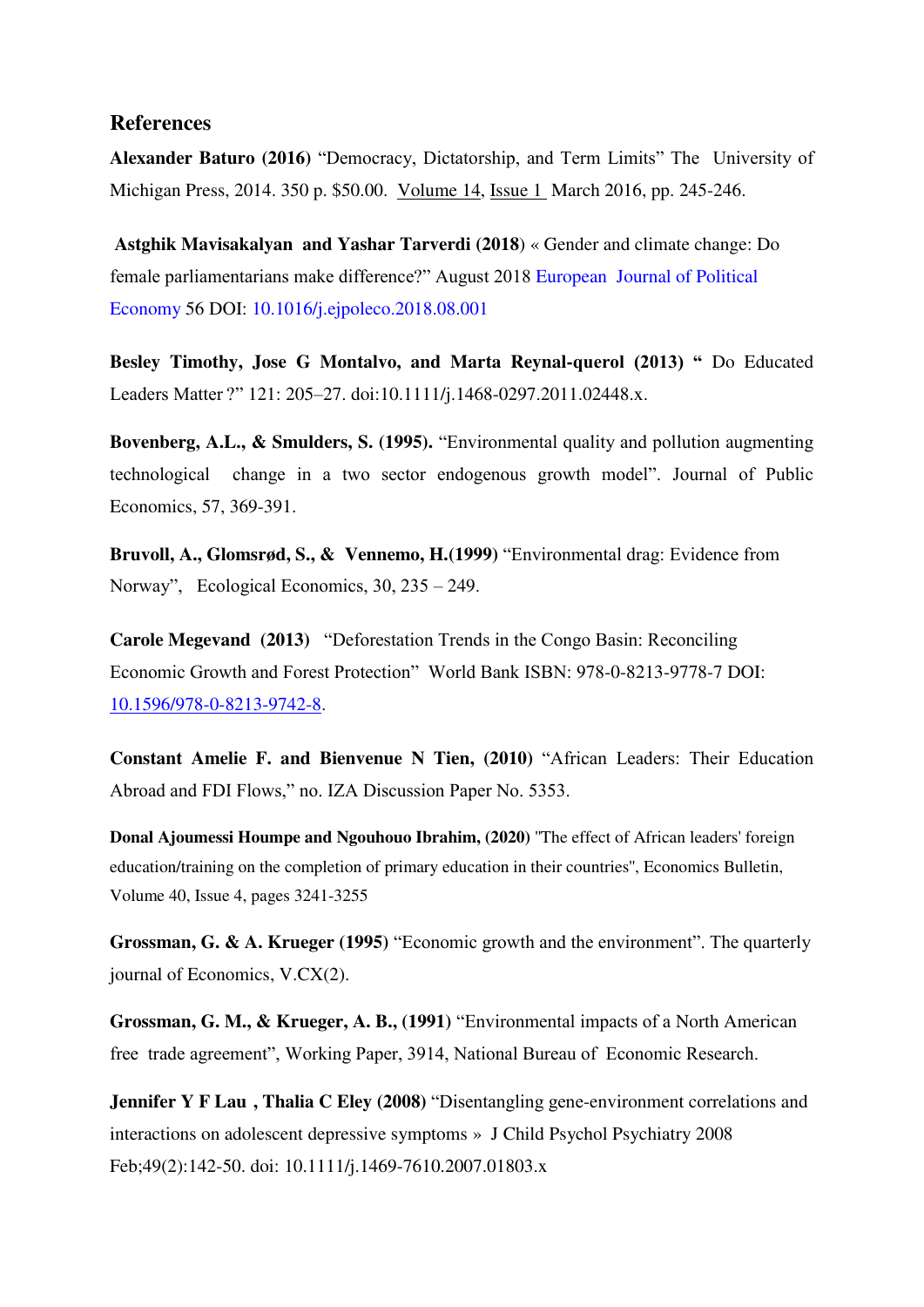**John Kane et Haig Patapan.** (2012) "the democratic leader: how democracies defines, empowers and limits it leaders?" Researchgate.

 **Benjamin Jones and Benjamin A. Olken**, (2004) "Do Leaders Matter? National Leadership and Growth since World War II," Northwestern Universit.

**Lei Zhang**, **Rachel M. Tochen**, **Michael Hibbard**, **Zhenghong Tang (2018)** "[The Role of](https://digitalcommons.unl.edu/cgi/viewcontent.cgi?article=1030&context=arch_crp_facultyschol)  [Local Leaders in Environmental Concerns in Master Plans: An Empirical Study of China's](https://digitalcommons.unl.edu/cgi/viewcontent.cgi?article=1030&context=arch_crp_facultyschol)  [Eighty Large Municipalities](https://digitalcommons.unl.edu/cgi/viewcontent.cgi?article=1030&context=arch_crp_facultyschol) » Published in *Journal of Planning Education and Research* 38:3 (2018), pp 301–313. DOI: 10.1177/0739456X17699063.

**Makarvin, B. and Lew, Byron (2011)** "Does democracy affect environmental quality in developing countries?" Applied Economics DOI: [10.1080/00036840802600277.](https://www.researchgate.net/deref/http%3A%2F%2Fdx.doi.org%2F10.1080%2F00036840802600277)

**McCright, A., (2010)** "The effects of gender on climate change knowledge and concern in the American public". Popul. Environ. 32 (1), 66–87

**McCright, A., Dunlap, R.,( 2011)** "The politicization of climate change and polarization in the American public's" views of global warming, 2001–2010. Sociol. Q. 52, 155–194.

**McGuire, M. & Olson M. (1996)** "The economics of autocracy and majority rule: the invisible hand and the use of force". Journal of Economic Literature 34(2),72– 96.

**Nkengfack H., Kaffo Fotio H., and Temkeng Djoudji S. (2019)** "The Effect of Economic Growth on Carbon Dioxide Emissions in Sub-Saharan Africa: Decomposition into Scale, Compo-sition and Technique Effects". Modern Economy, 10, 1398-1418. https://doi.org/10.4236/me.2019.105094.

**Page, John (2013)** "For Africa's Youth, Jobs Are Job One." Foresight Africa: Top Priorities for the Continent in 2013, 1–3. http://www.brookings.edu/research/reports/2013/01/foresightafrica2013.

**Silja Gölhmann, Roland Vaubel. (2007)** "The educational and occupational background of central bankers and it effects on inflation: an empirical analysis". European Economic review 51, 925-941.

**Thad Kousser and Bruce Tranter (2018)** "The influence of political leaders on climate change attitudes" [Global Environmental Change](https://www.sciencedirect.com/science/journal/09593780) [Volume 50,](https://www.sciencedirect.com/science/journal/09593780/50/supp/C) May 2018, Pages 100-109.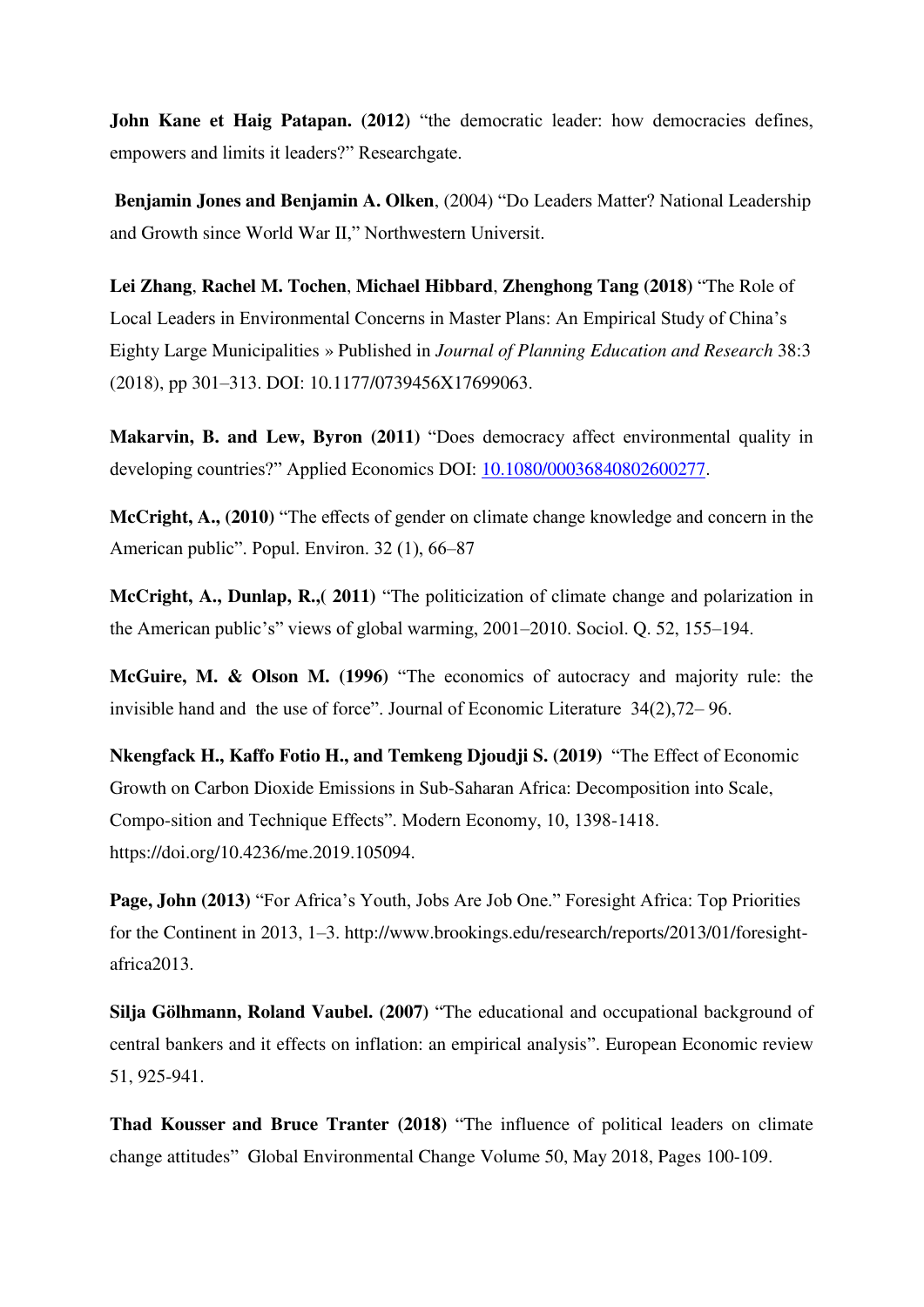**Torras Mariano, Boyce, James K. (1998)** "Income, inequality, and pollution: a reassessment of the environmental Kuznets curve". Ecological Economics 25 (2), 147– 160.

**Yanmin Shao (2017)** "Does FDI affect carbon intensity? New evidence from dynamic panel analysis" September 2017 [International Journal of Climate Change Strategies and](https://www.researchgate.net/journal/1756-8692_International_Journal_of_Climate_Change_Strategies_and_Management)  [Management](https://www.researchgate.net/journal/1756-8692_International_Journal_of_Climate_Change_Strategies_and_Management) 10(4) DOI: [10.1108/IJCCSM-03-2017-0062](https://www.researchgate.net/deref/http%3A%2F%2Fdx.doi.org%2F10.1108%2FIJCCSM-03-2017-0062) 

# **Appendices**

**Table 5:** hausman Test

|              | Coefficients |             |             |                       |
|--------------|--------------|-------------|-------------|-----------------------|
|              | (b)          | (B)         | $(b-B)$     | $sqrt(diag(V b-V B))$ |
|              | eq1          | $\bullet$   | Difference  | S.E.                  |
| tradeGDP     | $-.0003552$  | $-.0001034$ | $-.0002518$ | .0001881              |
| IDE          | $-.0066354$  | $-.006412$  | $-.0002234$ | .0001518              |
| Lncqdppc     | .8669111     | .8795446    | $-.0126336$ | .0105773              |
| polity2      | $-.0064924$  | $-.0067559$ | .0002635    | .0003905              |
| duréepouvoir | $-.0026413$  | $-.0024476$ | $-.0001936$ | .0002146              |
| âqe          | .0012881     | .001201     | .0000871    | .0001931              |
| autresscie~s | $-.0223344$  | $-.0221621$ | $-.0001723$ | .0072867              |
| enseignants  | .057384      | .0549373    | .0024467    | .0100523              |
| militaire    | .0521068     | .0550485    | $-.0029417$ | .0074741              |
| sciences     | .0612689     | .0567384    | .0045306    | .0086127              |
| politicien   | $-.1216721$  | $-.1186899$ | $-.0029821$ | .0073633              |

 B = inconsistent under Ha, efficient under Ho; obtained from xtreg b = consistent under Ho and Ha; obtained from xtreg

Prob>chi2 =  $0.5531$  $=$  9.75 chi2(11) =  $(b-B)'$  [(V b-V B)^(-1)](b-B) Test: Ho: difference in coefficients not systematic

**Table 6 :** within and between Std.Dev table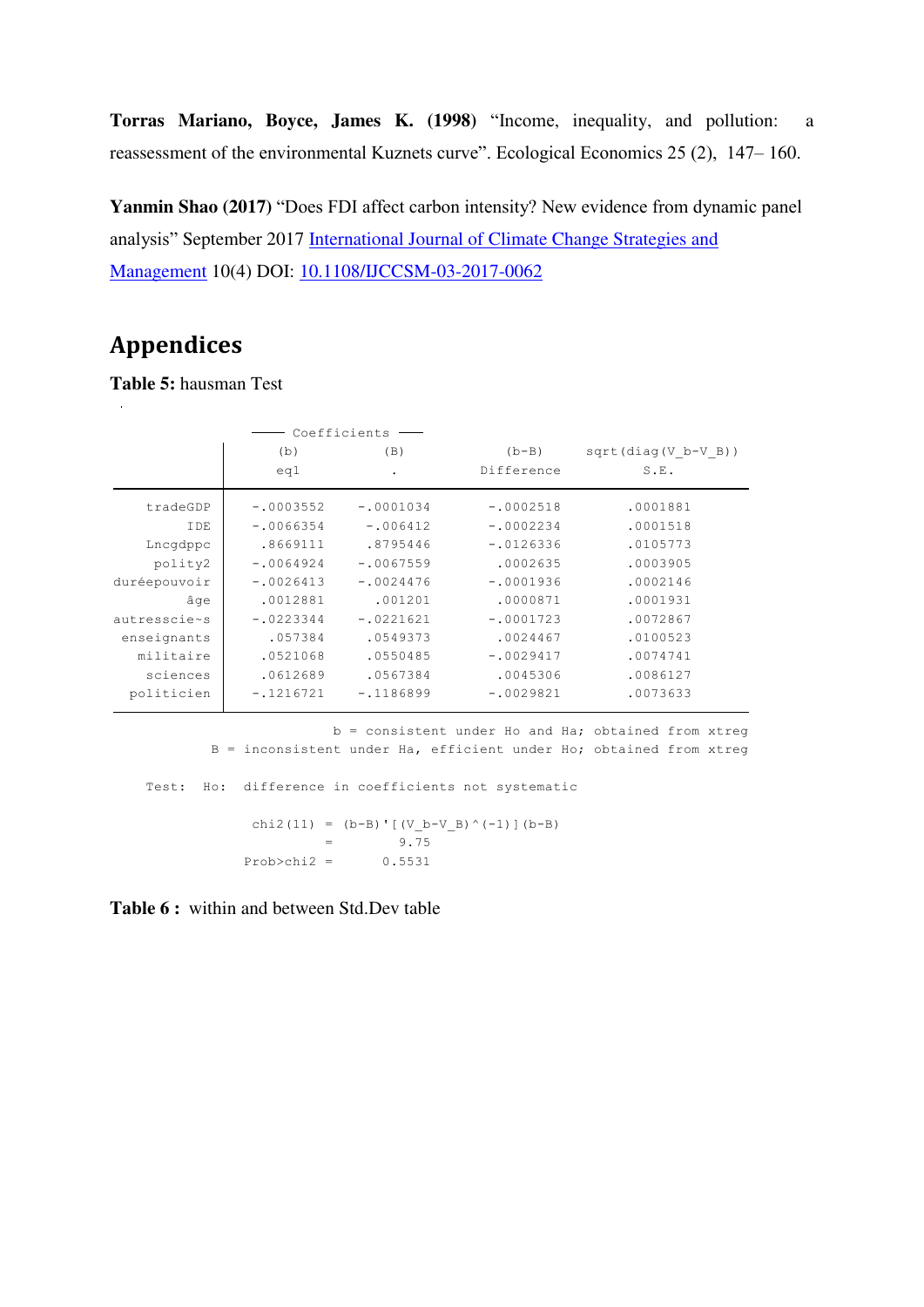| Variable         |         | Mean     | Std. Dev.                     | Min                   | Max          |       | Observations  |
|------------------|---------|----------|-------------------------------|-----------------------|--------------|-------|---------------|
| CO <sub>2</sub>  | overall | .6013037 | 1.135039                      | .0107203              | 10.9256      | $N =$ | 1722          |
|                  | between |          | .9695657                      | .0338495              | 5.157572     | $n =$ | 42            |
|                  | within  |          | .6083634                      | $-1.847378$           | 7.026635     | $T =$ | 41            |
| tradeGDP overall |         | 68.92582 | 35.11825                      | 6.320343              | 311.3541     | $N =$ | 1722          |
|                  | between |          | 31.22928                      | 26.31439              | 143.4019     | $n =$ | 42            |
|                  | within  |          | 16.75383                      | $-14.6976$            | 236.878      | $T =$ | 41            |
| IDE              | overall |          | $3.459092$ 8.928967 -28.62426 |                       | 161.8238     | $N =$ | 1722          |
|                  | between |          | 5.129922                      | .4380672              | 29.23219     | $n =$ | 42            |
|                  | within  |          | 7.349965                      | $-30.21165$           | 145.6918     | $T =$ | 41            |
| Lncgdppc overall |         | 7.564922 | .8179929                      | 4.89784               | 10.75028     | $N =$ | 1722          |
|                  | between |          | .7488801                      | 6.429995              | 9.336889     | $n =$ | 42            |
|                  | within  |          | .3483185                      | 6.026301              | 9.286368     | $T =$ | 41            |
| polity2 overall  |         |          | $-1.46271$ 6.008913           | $-10$                 | 10           | $N =$ | 1721          |
|                  | between |          |                               | $3.568347 - 9.414634$ | 9.829268     | $n =$ | 42            |
|                  | within  |          |                               | $4.865082 -11.41393$  | 10.31229     |       | $T = 40.9762$ |
| duréep~r overall |         |          | 10.26829 8.153953             |                       | 42           | $N =$ | 1722          |
|                  | between |          |                               | 4.084417 4.121951     | 21.85366     | $n =$ | 42            |
|                  | within  |          | 7.084648                      | $-10.58537$           | 30.41463     | $T =$ | 41            |
| âge              | overall | 55.34262 | 11.67306                      | 18                    | 91           | $N =$ | 1722          |
|                  | between |          | 6.928394                      | 41.87805              | 70.97561     | $n =$ | 42            |
|                  | within  |          | 9.453744                      | 21.70848              | 94.46458     | $T =$ | 41            |
| autres~s overall |         | .0743322 | .2623869                      | $\overline{0}$        | 1            | $N =$ | 1722          |
|                  | between |          | .1352051                      | $\overline{0}$        | .4878049     | $n =$ | 42            |
|                  | within  |          | .2258126                      | $-.4134727$           | 1.049942     | $T =$ | 41            |
| enseig~s overall |         | .1033682 | .3045276                      | $\overline{0}$        | 1            | $N =$ | 1722          |
|                  | between |          | .2023361                      | 0                     | .8780488     | $n =$ | 42            |
|                  | within  |          | .2296708                      | $-.7746806$           | 1.078978     | $T =$ | 41            |
| milita~e overall |         | .4198606 | .4936793                      | $\circ$               | $\mathbf{1}$ | $N =$ | 1722          |
|                  | between |          | .3300786                      | $\overline{0}$        | .9756098     | $n =$ | 42            |
|                  | within  |          |                               | $.3705397 - .5557491$ | 1.39547      | $T =$ | 41            |
| sciences overall |         | .0911731 | .2879387                      | 0                     | 1            | $N =$ | 1722          |
|                  | between |          | .1633982                      | $\circ$               | .4878049     | $n =$ | 42            |
|                  | within  |          |                               | $.238391 - .3966318$  | 1.018002     | $T =$ | 41            |
| politi~n overall |         | .126597  | .3326175                      | $\circ$               | 1            | $N =$ | 1722          |
|                  | between |          | .1981647                      | $\circ$               | .804878      | $n =$ | 42            |
|                  | within  |          |                               | $.2688455 - .6782811$ | 1.102207     | $T =$ | 41            |

#### **Table 7 :** autocorrelation test

H0: no first order autocorrelation Wooldridge test for autocorrelation in panel data

Prob >  $F = 0.0002$  $F( 1, 41) = 16.706$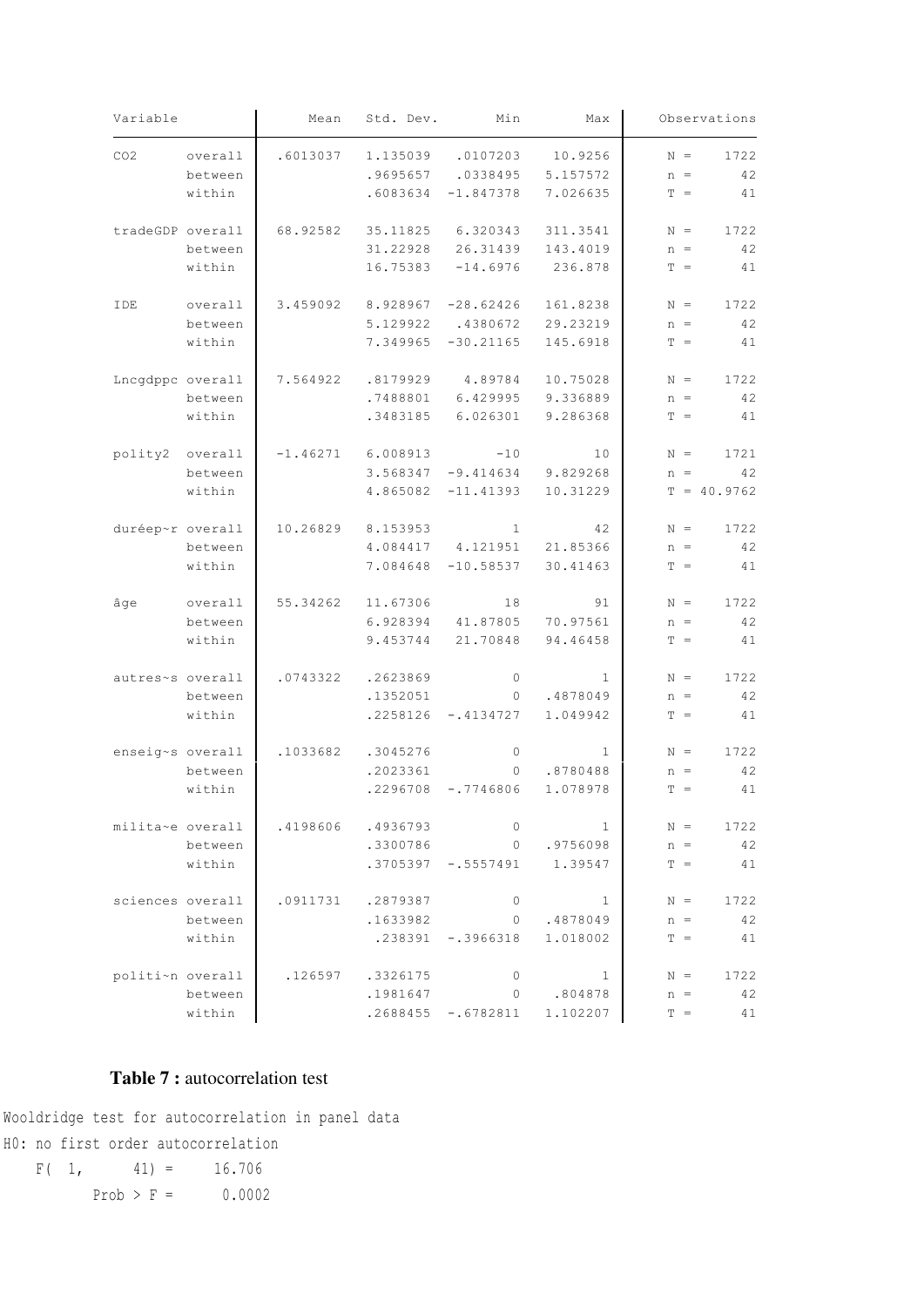**Table 8:** Breusch-pagan test for groupwise heteroskedasticity

```
Prob > chi2 = 0.0000chi2(1) = 2250.69 Variables: fitted values of CO2
         Ho: Constant variance
Breusch-Pagan / Cook-Weisberg test for heteroskedasticity
```
**Table 9 :** Pesaran's test of cross sectional independence